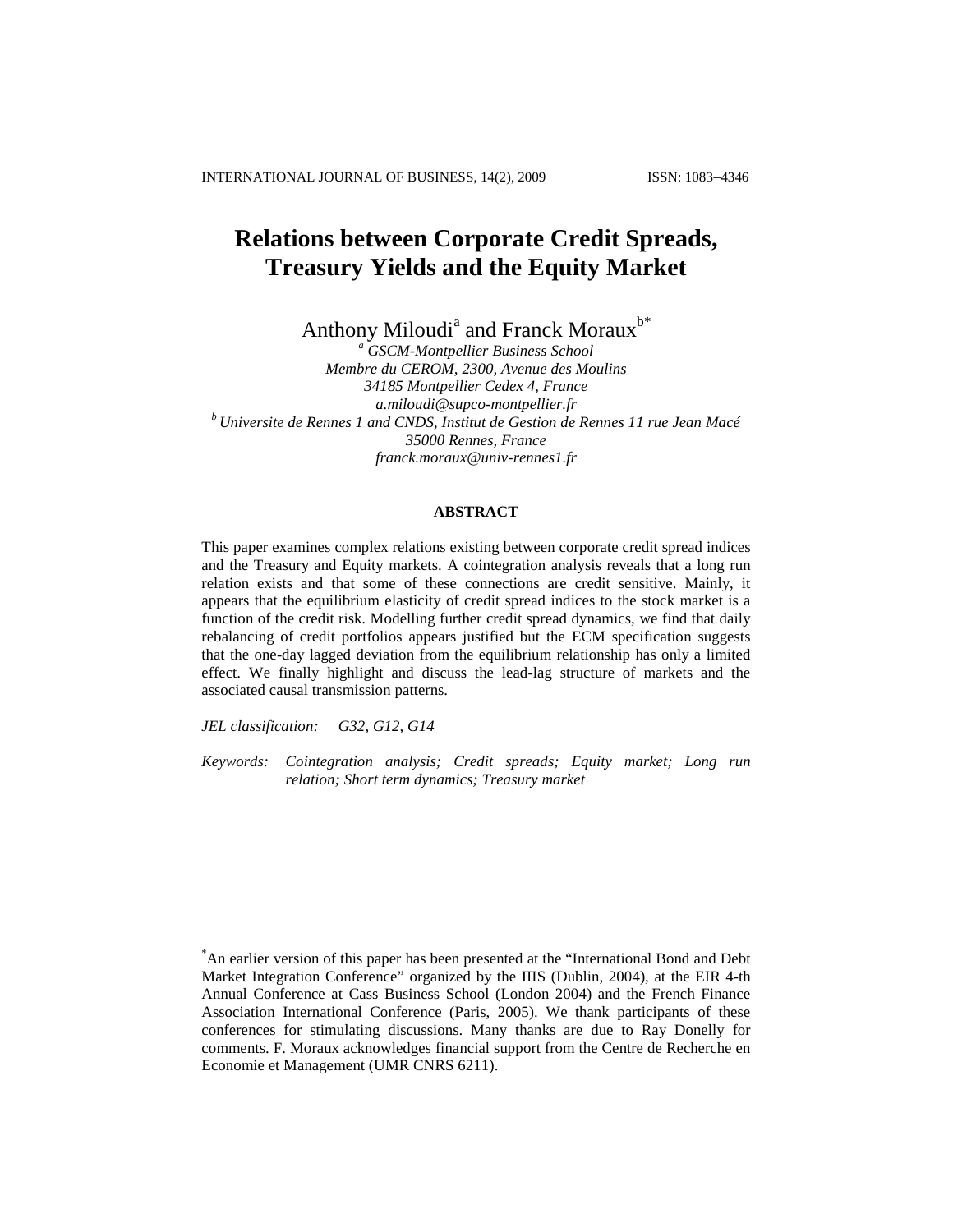# **I. INTRODUCTION**

Compared to the huge body of theoretical literature, empirical studies on credit spreads appear sparse. A clear understanding of their empirical properties is however necessary for everyone involved in the trading of credit and loan portfolios or concerned about the valuation of credit sensitive instruments such as corporate bonds and credit derivatives. Among the few known empirical results on credit spreads, evidence suggests that they are influenced by few common underlying factors (Pedrosa and Roll, 1998; Collin-Dufresne,Goldstein and Martin, 2001; Christiansen, 2002). In this respect, studying credit spread indices is worthwhile to shed light on the systematic component of corporate credit spreads. A recurrent debate in the empirical literature concerns the way the credit spreads are related to other capital markets. This may come as a surprise for readers because many credit spreads models include a negative correlation with interest rates (e.g., Shimko, Tejima, and Deventer, 1993; Longstaff and Schwartz, 1995a,b; Das and Tufano, 1996;, and Duffie and Singleton, 1999). A closer look appears however necessary because relations between markets appear far more complex than the correlation coefficient may suggest<sup>1</sup>.

In this paper we adopt a cointegration framework to explore credit spreads dynamics and assess the existence of long and short run relationships between markets. We differentiate investment grade bonds from speculative ones which represent corporate bonds segments investors can trade<sup>2</sup>. We provide robust evidence that there exist equilibrium relations between markets and that some relationships are credit sensitive. E.g., the equilibrium elasticity of credit spread indices to the stock market appears to be a function of the credit risk. Results of an error correction model (hereafter ECM) conclude that a daily rebalancing of credit portfolios matters but that the one-day lagged deviation from the equilibrium relationship has only a limited effect. By exploring short-run linkages, we highlight the optimal lead-lag structure between markets and causal transmission patterns.

Studying the way credit spread indices behave in relation to other capital markets has several implications for credit management. First of all, our analysis provides direct quantitative outcomes relevant for dynamic portfolio management. Secondly, from a broader viewpoint, our empirical results support current practices and thoughts on the key role of the systematic component in corporate bonds credit spreads. Thirdly, it could be of strategic importance for investors to know how a systematic credit event is conveyed in capital markets and to which extent credit spread indices lead or lag other markets (and in particular the highly liquid stock market). Changes in credit spread indices are commonly used as proxies for variations in investors' perceptions of credit quality. Collin-Dufresne, Goldstein and Martin (2001) claim that hedge funds are sensitive to changes in credit spreads. Finally, such analysis could interest every financial institution involved in corporate credit markets, for at least a couple of reasons. The first issue is related to the Basel 2 capital adequacy requirement since disentangling credit risk dynamics from other market interactions could limit redundant capital charges. The second issue has to do with corporate and human resource management. Financial institutions need appropriate risk-adjusted measures to manage performance of services and, e.g., evaluate corporate bond portfolio managers.

The remainder of this paper is organised as follows. Section II reviews and discusses previous empirical research dealing with relations between corporate credit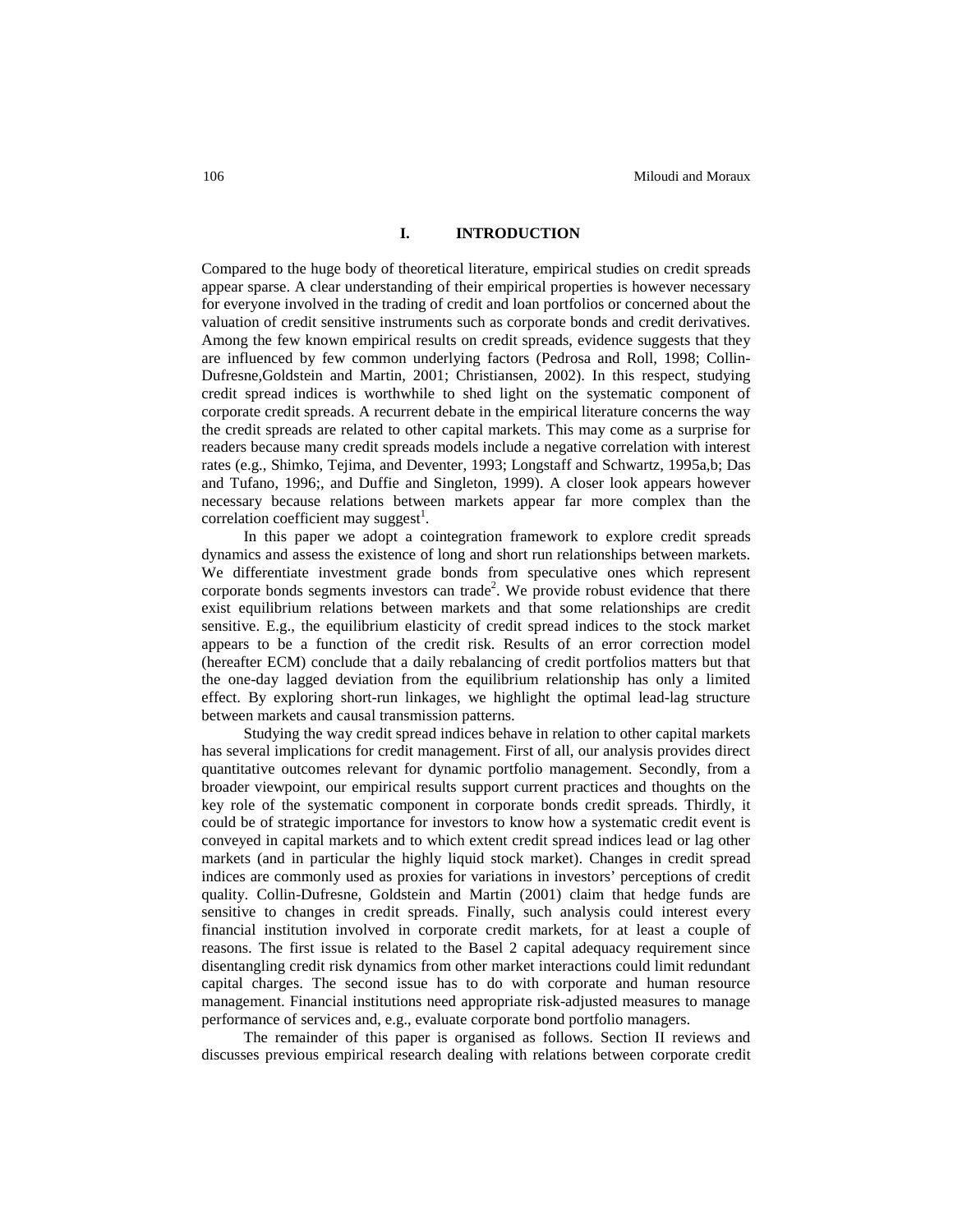spread and other markets. Section III presents our data. Section IV questions the existence of an equilibrium relation between markets. Section V focuses on determinants of the credit spread dynamics. Section 6 explores a couple of issues interesting credit portfolio managers i.e. the optimal timing of portfolio rebalancing and the causality structure. Finally, a short section concludes.

#### **II. A LITERATURE REVIEW**

As suggested above, there is no clear understanding on the way credit spreads behave in connection to other markets. Part of the perplexity comes from the different streams of research involved. In this section, we discuss empirical studies that question the dynamics of credit spreads and interactions with other markets<sup>3</sup>.

The first stream of literature has mainly used regressions to uncover determinants of credit spreads dynamics. A typical example is Collin-Dufresne, Goldstein, and Martin (2001) who explore monthly changes of individual credit spreads. These authors find that variables from other markets have only limited explanatory power. Extracting out and analysing a common factor of these spreads, they highlight so weak relations between markets that they conclude: "there seems to exist a systematic risk factor (…) [for] changes in credit spreads not associated with either the equity or Treasury markets (suggesting a) segmentation of bond and equity markets*"*. Using the same approach, many authors have however found less definitive results on credit spreads *indices*. Duffee (1998) reports, e.g. a negative relationship between credit spread indices of investment grade bonds and the level of interest rates proxied by the three-month Treasury Bill Yield. Brown (2001) explores the changes of non-speculative credit spread indices provided by Salomon Brothers. He finds a significant (and negative) role for the level of the term structure of interest rates. Interestingly, he adds that "the inclusion of two interest variables [among which the slope] has a trivial impact on the exploratory power of the model". Huang and Kong (2003) consider nine Merrill Lynch corporate indexes that cover both the investment and the speculative ratings. They find that contemporaneous determinants of weekly and monthly changes of credit spreads include variables of the equity market, variables of the term structure of interest rates as well as some macroeconomic indicators.

The second stream of research adopts the cointegration analysis to highlight more complex relations between the Treasury market and the credit spreads. Morris, Neal and Rolph (2000) study monthly data of Moody's investment grade indices (rated Aaa and Baa) and find that an increase in the 10-year constant maturity Treasury yield causes credit spreads to narrow in the short run while the effect is reversed over the long run. In the same vein, Joutz, Mansi and Maxwell (2002) examine monthly credit spreads indices based on the Lehman Brothers Fixed Income database. Their empirical results testify a negative long run relation between credit spreads and the level of interest rates. They conclude however that there is "a less than straightforward relation between credit spreads and the slope of the Treasury curve". In the long run, the slope has either a positive or a negative effect and it never impacts on the short run dynamics. They also demonstrate that the excess return on the Market portfolio matters in the short run. Surprisingly, nothing is said on the potential influence of this latter variable in the long run relation.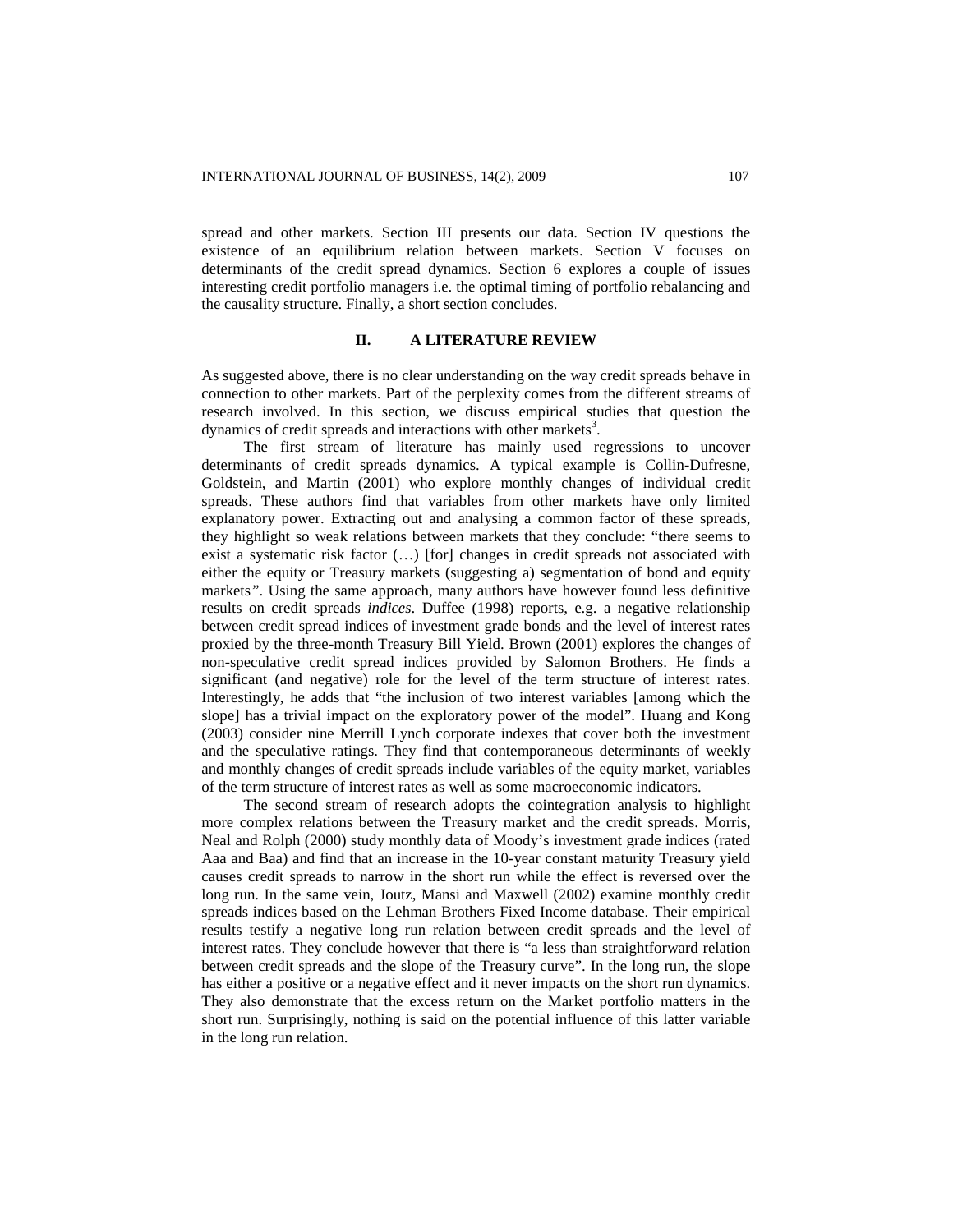All these studies have contributed to the understanding of credit spreads. The two last ones need, however, further investigation for several reasons. First, it should be questioned whether the highlighted relations (both in the long-run and the short-run) are robust to periods of time and credit spread indices. Second, both Moody's indexes and the speculative Lehman Brothers Indexes contain callable bonds. Duffee (1998) has demonstrated that these bonds induce a negative relation between credit spreads and interest rates. One can therefore suspect serious biases in previous results. More precisely, the negative sign found in the short run (between Treasury Market and credit spreads) may be either over-estimated or artificially created; while the "long run" positive result may be artificially low. A third issue involves data frequency. Both Morris, Neal and Rolph (2000) and Joutz, Mansi and Maxwell (2002) exploit monthly observations over very long periods (37 years and 12 years, respectively), though they assume that time series are non stationary. As recognised by Joutz, Mansi and Maxwell (2002, p. 9), "it seems implausible that credit spreads are non stationary over long periods of time". Using daily data over a shorter period of time, as Pedrosa and Roll (1998) did, should help in this respect. Monthly data may have "short run" properties not so relevant for credit portfolio managers. Exploiting more frequent data could highlight specific relations and distort (or not) results we have just reviewed. As a final point (not the least one), we claim that it is worth questioning whether the stock market influences credit spreads in the long run.

# **III. THE DATA**

Our database consists of daily observations of a) two Standard & Poor's credit spread indices, b) variables related to the term structure of risk free interest rates and c) the Standard & Poor's 500.

# **A. The Credit Spread Indices**

Standard & Poor's credit spread indices have received little attention although they have been available on a daily basis since 31<sup>st</sup> December 1998. Huang and Kong (2003) have just (anecdotally) used monthly and weekly observations of these S&P's credit spread indices for robustness checks. S&P's credit spreads indices are average values of credit spreads extracted from quoted prices and pooled by ratings. We denote by IG and SG respectively the investment grade index (BBB and above) and the speculative one (lower than BB). Interested readers are invited to consult the official document (Standard and Poor's  $(2003)$ ) for details<sup>4</sup>.

#### **B. The Exogenous Variables**

A couple of variables are used as proxies for the Treasury market behaviour. These are the level and the slope of the term structure of interest rates. The 20-year Treasury bond constant maturity yield is used for the level and the slope is computed as the difference between the 20-year Treasury bond constant maturity yield and the 3-month US Treasury bill. Duffee (1998) has used the short interest rate to proxy the level of the term structure but, recently, Joutz, Mansi and Maxwell (2002) have shown that longterm benchmarks provide more exploratory power in the cointegration vector and the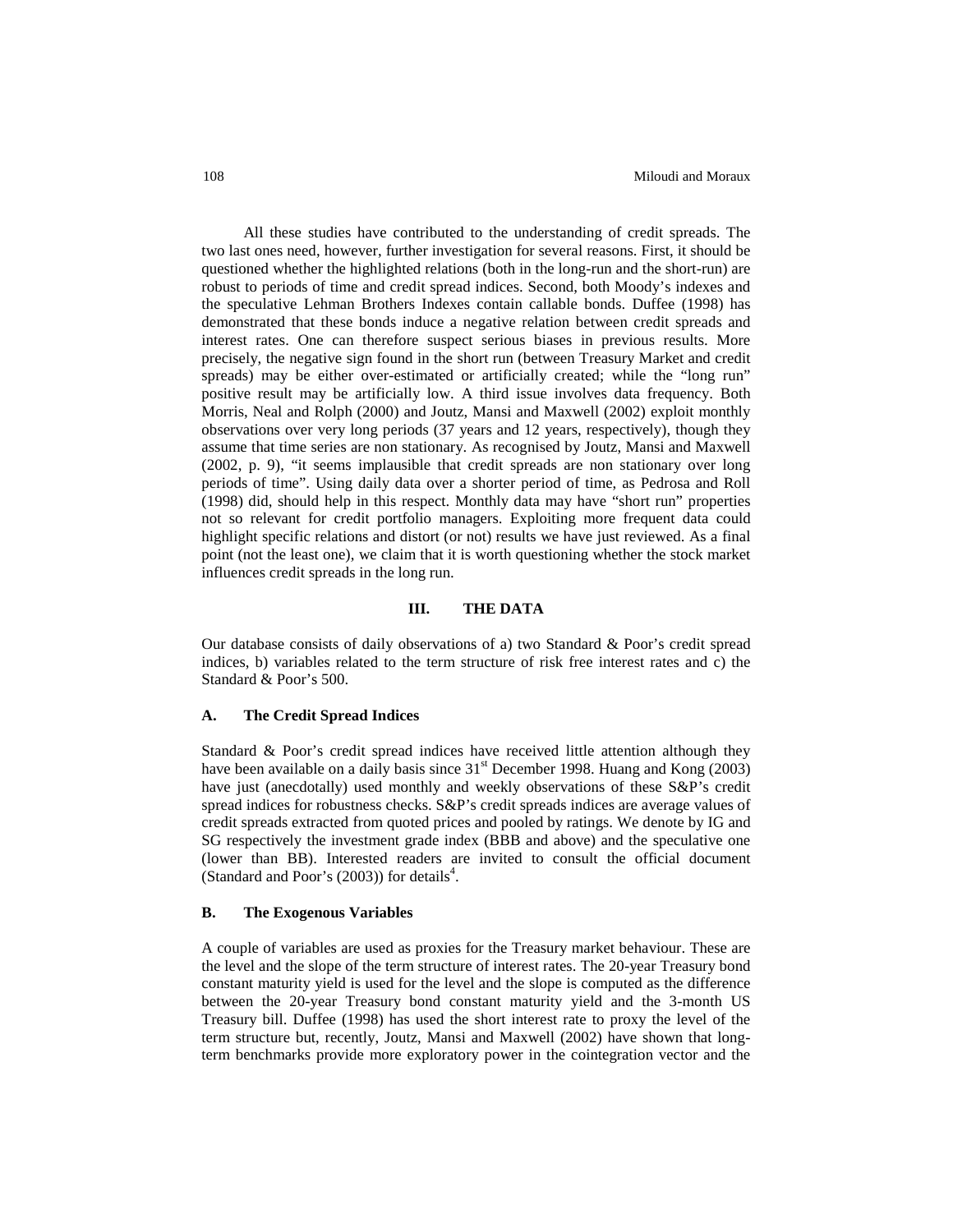error correction modes. Most of researchers are in accordance concerning the expected effect in the short term of an increase in the spot rate: the credit spreads should narrow. A theoretical reason for this is that a higher spot interest rate means a higher risk neutral drift of the firm's asset value that, in turn, causes a lower default probability and a decrease of the credit risk premium required by investors. Collin-Dufresne, Goldstein and Martin (2001) present arguments that an increase in the slope of the Treasury curve should imply a decrease in credit spreads. The subject is however much debated and deserves more empirical statements before definitive conclusion. Several authors report only limited benefits to include the slope of the interest rates in their analysis (e.g., Collin-Dufresne, Goldstein and Martin, 2001).

As a proxy for stock market behaviour, we use the Standard and Poor's 500 index. The index level reflects the business climate as well as gains anticipated by stockholders. The expected effect of this variable is a negative one: as it rises, the credit spread indices should decrease. Kao (2000) explain that credit spread changes are merely related to small-cap stock indices. So, choosing the Standard and Poor's 500 index is not so favourable for finding a structural relation with the stock market.

#### **C. Some Descriptive Statistics**

Our daily data cover the period ranging from 31<sup>st</sup> December 1998 to the end of January 2004 providing us with a total of 6335 observations. In our study, the period of time has been split into two different sub-periods separated by 11<sup>th</sup> September 2001 (credit spread indices were unavailable for seven days at that time...). These two periods serve our analysis for robustness checks. For each time series, a total of respectively 675 and 592 observations have been considered in the analysis. This is very similar to Pedrosa and Roll  $(1998)^5$ .

Table 1 presents some descriptive statistics over the two sub-periods. Focusing on credit indexes, it appears that the worse the rating, the higher the mean level of credit spreads. In both cases, the credit spreads rise over the two periods (in a different way however). While the way the skewness changes with respect to the rating is in line with previous studies, the presence of extremes (measured by the kurtosis) is not always ranked by rating. In the second sub-period, there are more extremes for the less risky credit spreads index. Both the three-month US T bill and the twenty-year US T bond interest rates have fallen during the second sub-period. The way the average slope of the term structure increases during this period merely indicates that the decrease was dramatic for the short-term level. The Standard and Poor's 500 has also fallen during this period.

When studying empirically the dynamics of credit spreads, a common practice is to use daily changes to remove the unit root problem. In what follows, we pursue the analysis on levels to avoid a loss of information relating to the equilibrium relations between variables (Joutz, Mansi and Maxwell (2002) discuss this point). A transformation is nevertheless desirable because an important feature of the data is the difference in scale of the different variables (in particular the level of the SP500 compared to the credit spread indices expressed in basis points). Both the S&P 500 data and the values of credit spreads are transformed logarithmically<sup>6</sup>. First differences then provide returns that are comfortable to interpret.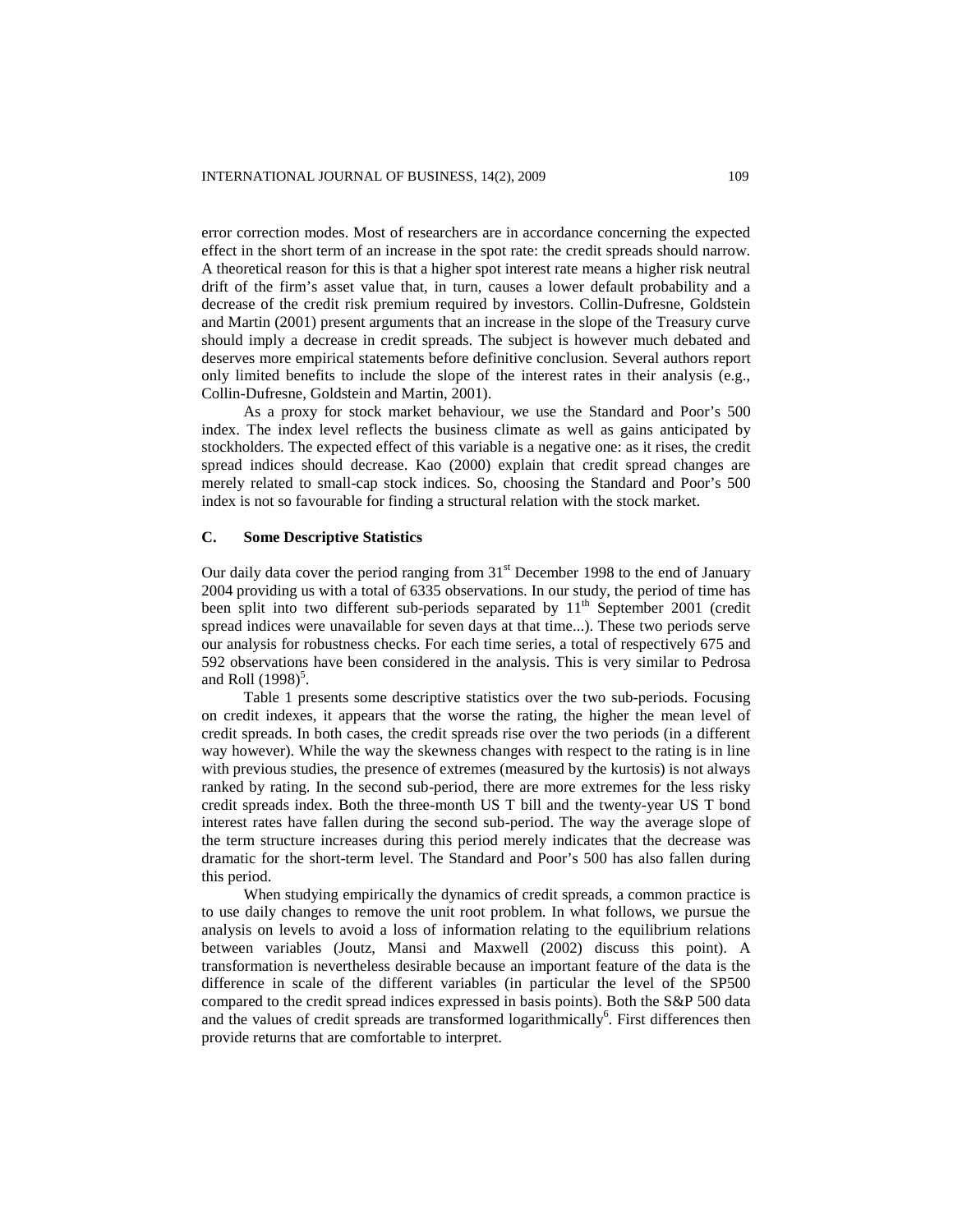|                 | IG                    | SG                    | <b>SP</b>             | <b>USTB</b>           | <b>FRCTM</b> | <b>SLOPE</b>          |
|-----------------|-----------------------|-----------------------|-----------------------|-----------------------|--------------|-----------------------|
| Sub-period $1*$ |                       |                       |                       |                       |              |                       |
| Mean            | 180.9                 | 689.7                 | 1339.91               | 5.04                  | 6.08         | 1.04                  |
| Maximum         | 254.7                 | 1073.8                | 1527.45               | 6.41                  | 6.97         | 2.43                  |
| Minimum         | 128.9                 | 433.0                 | 1085.79               | 3.26                  | 5.35         | $-0.51$               |
| Std. Dev.       | 38.3                  | 198.0                 | 96.71                 | 0.88                  | 0.39         | 0.79                  |
| <b>Skewness</b> | 0.12                  | 0.42                  | $-0.19$               | $-0.22$               | 0.14         | $-0.25$               |
| Kurtosis        | 1.57                  | 1.61                  | 2.33                  | 2.02                  | 2.04         | 2.0                   |
| ADF(I(1))       | $-9.6$ **             | $-15.2$ **            | $-19.1$ <sup>**</sup> | $-18.2$ <sup>**</sup> | $-19.1$ **   | $-19.0$ <sup>**</sup> |
| Sub-period 2*   |                       |                       |                       |                       |              |                       |
| Mean            | 215.48                | 1086.9                | 999.79                | 1.38                  | 5.22         | 3.84                  |
| Maximum         | 283.00                | 1573.9                | 1172.51               | 2.68                  | 6.05         | 4.61                  |
| Minimum         | 159.80                | 737.5                 | 776.76                | 0.79                  | 4.13         | 2.76                  |
| Std. Dev.       | 29.0                  | 193.0                 | 103.69                | 0.41                  | 0.41         | 0.36                  |
| <b>Skewness</b> | 0.05                  | 0.26                  | $-0.11$               | 0.35                  | $-0.10$      | $-0.39$               |
| Kurtosis        | 2.26                  | 2.20                  | 1.80                  | 2.08                  | 2.51         | 2.50                  |
| ADF(I(1))       | $-13.7$ <sup>**</sup> | $-13.8$ <sup>**</sup> | $-17.9$ <sup>**</sup> |                       | $-17.4$ **   | $-16.1$ <sup>*</sup>  |

**Table 1** Descriptive statistics

\*The first sub-period ranges from  $31<sup>st</sup>$  December 1998 to 10<sup>th</sup> September 2001, the second one from  $17<sup>th</sup>$ September 2001 to the end of January 2004. USTB and FRCTM stand respectively for the 3-month US Treasury bill and for the 20-year Treasury bond constant maturity yield. IG and SG are expressed in basis point and the interest rates in percentage.. \*\* Indicates statistical significance at the 0.01 level.

The presence of a unit root is tested to question the intertemporal stationarity of the time series. Based on standard ADF tests, it is shown that all variables<sup>7</sup> are firstorder integrated  $(I(1))$  during both sub-samples. Analysis of the price level series reveals non-stationarity for all variables while tests indicate a first-order stationarity, at the  $0.01$  percent level<sup>8</sup>.

The non stationarity of credit spreads indices has already been reported by many authors on different data and periods (e.g., Pedrosa and Roll, 1998; Morris, Neal and Rolph, 2000; among others). Due to the presence of a unit root, care must be taken when analysing the relationship between credit spread indices and other variables. By adopting a cointegration framework, we can circumvent non-stationarity problems and explore safely both long run properties and the short run dynamics of credit spreads.

# **IV. EQUILIBRIUM RELATIONS BETWEEN MARKETS**

This section briefly discusses elements of cointegration analysis and presents our empirical results. We refer to Hamilton (1994) and Johansen (1995) for more details.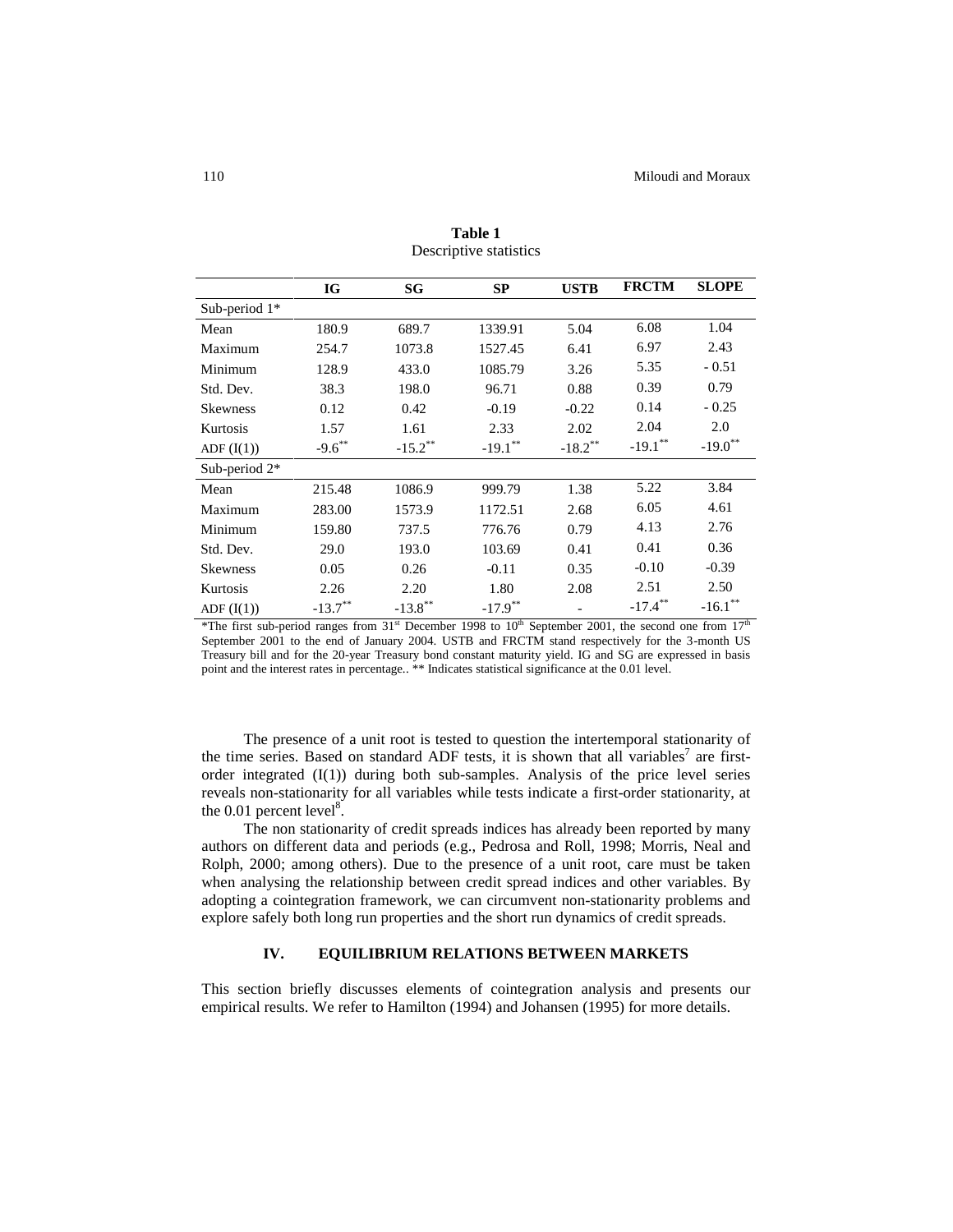#### **A. The Cointegration Analysis**

The cointegration analysis questions the existence of long run relations between variables. If answer is positive, there exists a corresponding specification with error correction (Engle and Granger, 1987). This means that dynamics of credit spreads are related not only to some potential exogenous variables but also to the level of disequilibrium in the long term relation (captured by the error correction terms). In other words, the ECM help modelling the way chosen variables influence credit spreads.

The cointegration analysis consists in testing whether time series are cointegrated and whether long-run co-movements exist. It examines whether linear combinations of first-order integrated series are stationary. Denoting *N* the number of variables, the goal is to find some linear relations between first-order integrated variables  $X_t = (X_{1,t},..., X_{N,t})$  such that:

$$
Z_t = \beta' X_t \tag{1}
$$

is a stationary process. Without loss of generality, the associated equilibrium relation between variables may be written  $\beta'X_t = 0$ . Any satisfying vector, is termed the cointegrating vector. In many cases, this vector may not be unique and the number of vectors is called the cointegration rank. In the present case, however, it is found unique<sup>9</sup>. Note that we follow the Johansen (1991) approach to determine the cointegrating vector.

# **B. Empirical Results**

Table 2 displays the cointegrating coefficients normalised on credit spread indices as estimated by the Johansen (1991) procedure. Observations have been normalised on the credit spreads to emphasise relations with the level, the slope and the log-level of the stock market index. This table demonstrates that equilibrium relations exist between the credit spreads, the S&P 500 and the level and slope of the Treasury term structure. It is important to note that the trace test and the maximal eigenvalue test have been formally run to determine the number of cointegrating rank. Results not provided here (but available upon request) demonstrate (with one exception) that there is at most a single cointegrating vector for each credit class and for each sub-sample<sup>10</sup>.

From Table 2, the equilibrium relationship between variables for the first sub period may be written as follows:

$$
\ln CS_{IG} = 0.367 \text{ Level} - 0.271 \text{ Slope} - 6.098 \text{ Market}
$$
  

$$
\ln CS_{SG} = 0.338 \text{ Level} - 0.245 \text{ Slope} - 7.806 \text{ Market}
$$
 (2)

where "market" stands for the logarithm of the S&P 500. In all cases, *t*-statistics are above critical values provided by Osterwald-Lenum (1992) which account for a deterministic component including a constant and a trend.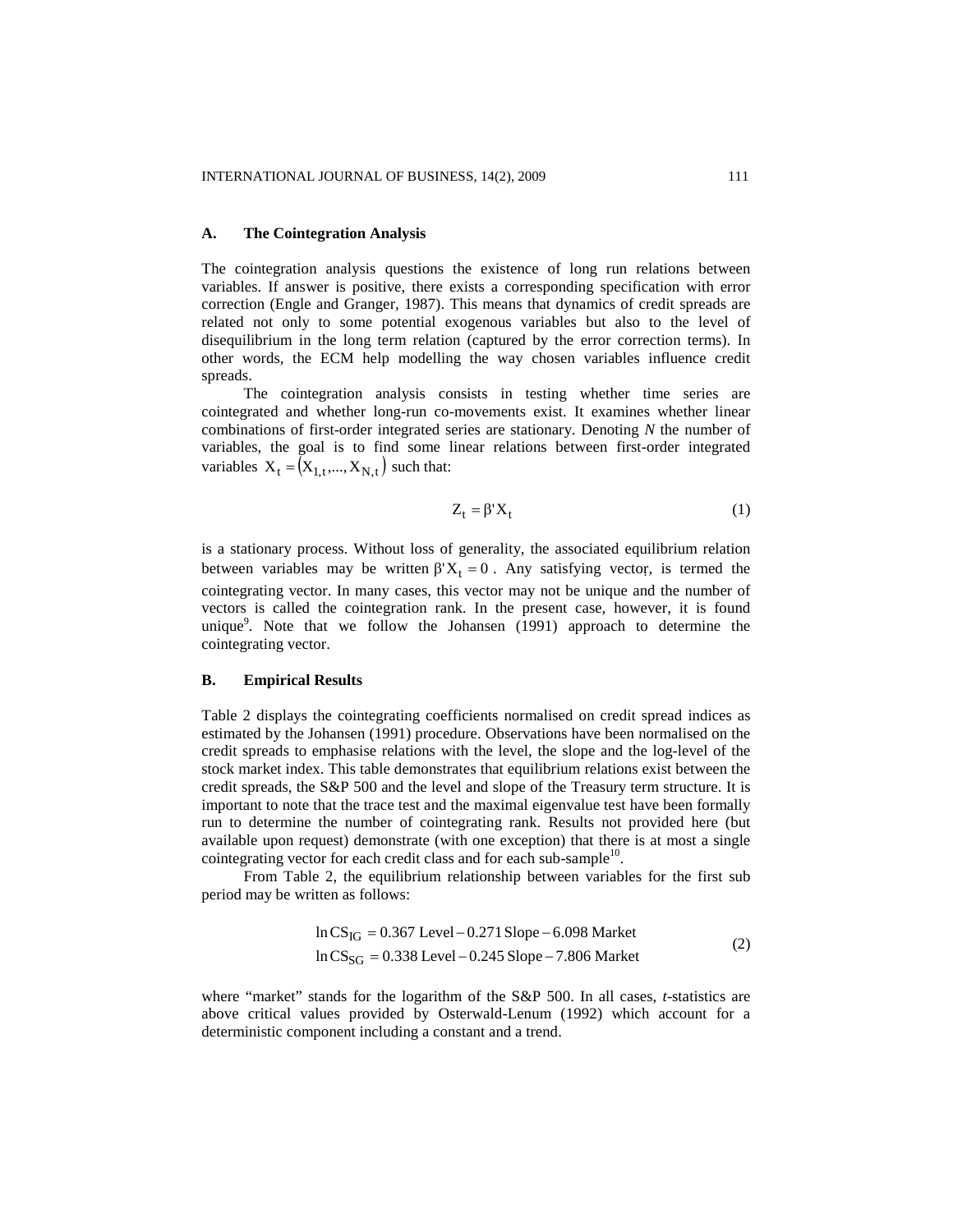It can be observed that all other relations of Table 2 display results that are qualitatively the same. All values are individually significant. This proves that the equilibrium relationship between markets is significant. However, it is worth making some finer comments about each variable.

|              | Level                       | Slope                       | Market         |  |
|--------------|-----------------------------|-----------------------------|----------------|--|
| Sub period 1 |                             |                             |                |  |
| $ln CS_{IG}$ | $-0.367$                    | 0.271                       | 6.098          |  |
|              | $(-2.347)$ **               | $(4.107)$ ***               | $(2.897)$ **   |  |
| $ln CS_{SG}$ | $-0.338$                    | 0.245                       | 7.806          |  |
|              | $(-2.571)$ **               | $\underline{(4.214)}^{***}$ | $(3.890)$ ***  |  |
| Sub period 2 |                             |                             |                |  |
| $ln CS_{IG}$ | $-0.334$                    | 0.295                       | 2.993          |  |
|              | $(-7.110)$ ***              | $(7.397)$ ***               | $(6.966)$ ***  |  |
| $ln CS_{SG}$ | $-0.245$                    | 0.348                       | 3.676          |  |
|              | $(-5.917)$ ***              | $(9.292)$ ***               | $(10.38)$ ***  |  |
| Total sample |                             |                             |                |  |
| $ln CS_{IG}$ | $-0.839$                    | 0.258                       | 6.938          |  |
|              | $(-3.404)$ ***              | $(4.058)$ ***               | $(3.799)$ ***  |  |
| $ln CS_{SG}$ | $-0.996$                    | 0.294                       | 10.02          |  |
|              | $\overline{(-3.558)}^{***}$ | ***<br>(4.117)              | ***<br>(4.530) |  |

**Table 2** Johansen cointegrating coefficients, normalised on credit spreads

Level and Slope are the variables of the term structure of interest rates Market is proxied by the logarithm of the S&P 500 index. The estimated coefficients in parentheses are *t*-statistics. \*\*\* Indicates statistical significance at the 0.01 level. \*\* Indicates statistical significance at the 0.05 level. The optimal lag structure for each VAR models was selected by minimising the Akaike, the Schwartz Information Criteria and Fstatistic. We used the critical values provided by Osterwald-Lenum (1992) to deal with a deterministic component including a constant and a trend.

First, Table 2 displays a significant positive relation between credit spread indices and *the* level of interest rates for both periods. This sign of the equilibrium relation is in line with previous empirical studies. Morris, Neal and Rolph (2000) and Joutz, Mansi and Maxwell (2002) report a positive relation too. On each sub-sample, the investment grade index appears slightly more sensible to the level of the term structure than its speculative counterpart. This is in line with Morris, Neal and Rolph (2000). This property has not been testified by Joutz, Mansi and Maxwell (2002) on their dataset. On the contrary, they found that the strength of the relationship increased as the credit quality declined.

Second, Table 2 offers some clear and significant evidences of a negative relationship between credit spread indices and the *slope* of interest rates for both periods. These results contrast with what Joutz, Mansi and Maxwell (2002) obtain on their data. Their results are not statistically significant in many cases. And they find both positive and negative signs. Finding a negative sign is quite intuitive because of the economic meaning of the slope of the term structure of interest rates. As explained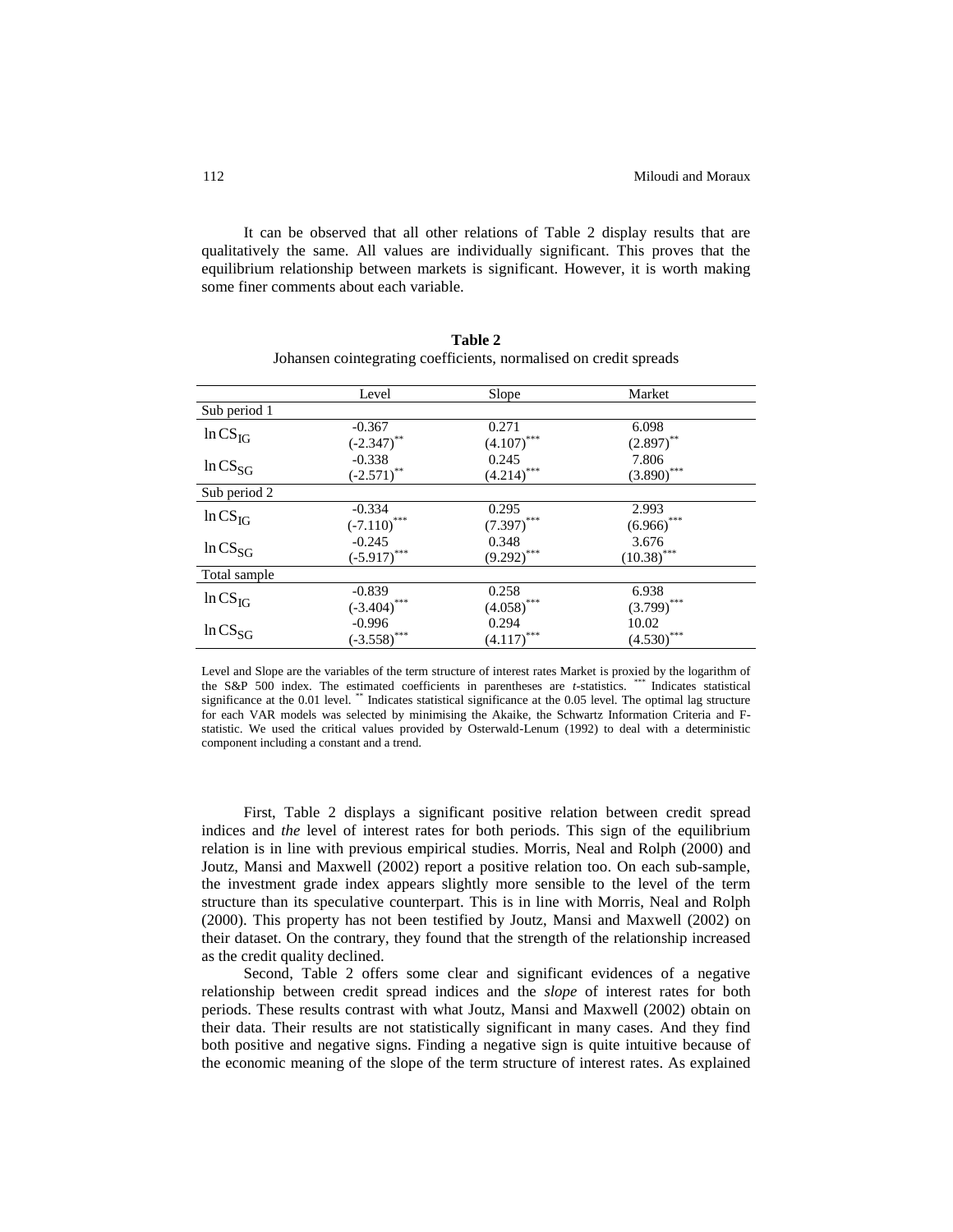by Collin-Dufresne, Goldstein, and Martin (2001), the slope may be interpreted as an indication of expectations of future short rates but also as an indication of overall economic wealth. In a period of economic strength, one expects credit spreads indices to be low. Empirical results do not permit to conclude on the strength of the relation with regards the credit quality. The equilibrium influence of the slope variable just tends to be of minor magnitude compared to the level's one.

Let's finally turn to the logarithm of the S&P 500 used as a proxy for the Stock Market. Table 2 gives some clear and significant evidence of a negative and strong relationship between credit spread indices and the stock market. Collin-Dufresne, Goldstein, and Martin (2001) have explained that the S&P 500 is an indicator for the business climate. In a period of economic strength, with high levels of Standard & Poor's, credit spreads indexes should be low. The equilibrium relation appears very strong and far stronger than those of the interest rates variables. The elasticity of the credit spread indices on the level of S&P 500 is very large. The sensitivity of the credit spreads to the yield curve is indeed much lower than the one to the stock market. These numerical relations imply that if the SP500's return increases by one point, the credit spreads return will decrease by six or seven basis points during the first sample period and by three or four basis points during the second one. It is interesting to note that the riskier the index, the greater its elasticity with the equity market. In every case, the speculative grade index is more sensitive to this proxy.

The key qualitative result of our cointegration analysis is that there exists a long run relation between markets. As far as we know, such a result is uncommon in the literature and should certainly be confirmed through further research. Another interesting feature is that the structure of the long run relationship is quite similar for each index and that it is robust over different periods.

#### **V. DETERMINANTS OF CREDIT SPREADS CHANGES**

The previous section provides evidence of the existence of a long run relation. Some questions now naturally arise regarding whether deviations from this equilibrium have an impact on the short run dynamics, i.e., whether the long run relations (or better deviations from it) belong to the determinants of credit spreads changes. Previous investigations of Morris, Neal and Rolph (2000) and Joutz, Mansi and Maxwell (2002) implicitly suggest significant impacts of the correction on a monthly basis. Due to the daily frequency of our data, its impact may be limited (but without concern about the economic significance of the above equilibrium relationship). This question is of major interest because it provides guidelines for the continuous rebalancing of credit portfolios.

#### **A. Modelling the Returns of Credit Spreads Indexes**

Because of the chosen data rescaling, the focus here is on returns of credit spread indices. Many standard variables could have been considered as in Collin-Dufresne, Goldstein, and Martin (2001), but we will avoid such a "kitchen-sink" approach. Rather we focus on the changes of the variables included in the long run relation. Overall, the dynamics of the credit spread indices can be described by: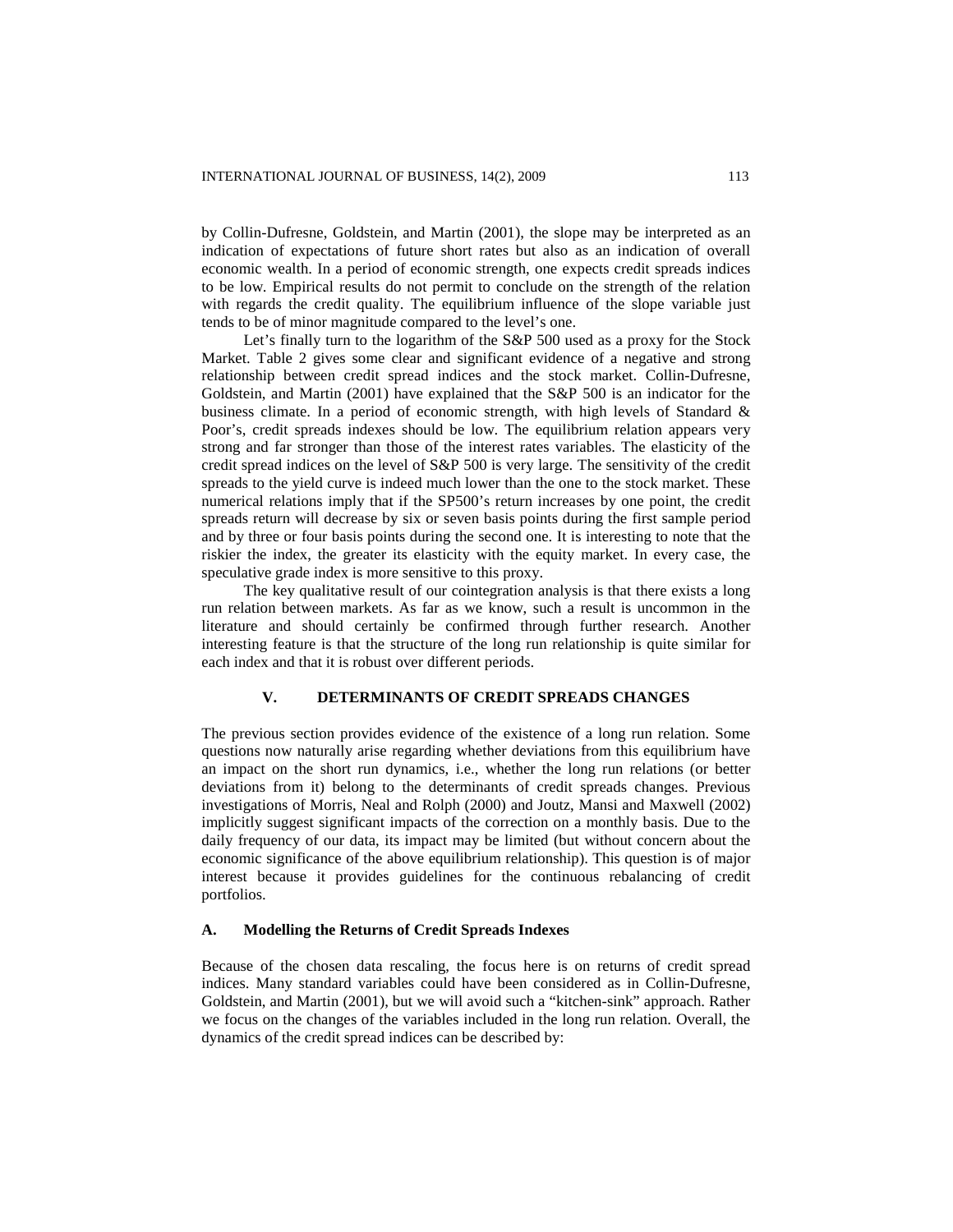$$
\Delta \ln IG_{t} = \mu + aZ_{t-1} + b_{1}\Delta L_{t} + b_{2}\Delta S_{t} + b_{3}\Delta \ln SP_{t} + \varepsilon_{IG,t}
$$
  

$$
\Delta \ln SG_{t} = v + cZ_{t-1} + d_{1}\Delta L_{t} + d_{2}\Delta S_{t} + d_{3}\Delta \ln SP_{t} + \varepsilon_{SG,t}
$$
 (3)

where Z the equilibrium error is described by equation (1) and  $\mu$ , v, a, c and (b<sub>i</sub>)<sub>i=1,2,3</sub>,  $(d_i)_{i=1,2,3}$  are constant. The significance of a and c is of major importance because they are related to the error correction term induced from the cointegration analysis.

# **B. Empirical Results**

Results for returns of the credit spread indices are displayed in Table 3.

|                                 | Constant    | $\Delta$ Level | $\Delta$ Slope | ∆Market        | <b>ECT</b>     | $R^2$ |
|---------------------------------|-------------|----------------|----------------|----------------|----------------|-------|
| Sub period 1                    |             |                |                |                |                |       |
| $\triangle$ ln CS <sub>IG</sub> | 0.037       | $-0.0459$      | 0.0161         | $-0.1208$      | $-0.0010$      | 0.068 |
|                                 | (0.812)     | $(-5.195)^{*}$ | $(2.427)^{*}$  | $(-4.451)^{*}$ | $(-0.801)$     |       |
| $\triangle$ ln CS <sub>SG</sub> | 0.133       | $-0.167$       | 0.012          | $-0.031$       | $-0.0026$      | 0.580 |
|                                 | (3.745)     | $(-24.870)^*$  | $(2.391)^*$    | $(-1.507)$     | $(-3.717)^{*}$ |       |
| Sub period $\overline{2}$       |             |                |                |                |                |       |
| $\triangle$ ln CS <sub>IG</sub> | 0.122       | $-0.160$       | 0.110          | $-0.044$       | $-0.007$       | 0.349 |
|                                 | $(4.708)^*$ | $(-14.75)^{*}$ | $(11.30)^{*}$  | $(-1.612)$     | $(-4.747)^{*}$ |       |
| $\triangle$ ln CS <sub>SG</sub> | 0.092       | $-0.206$       | 0.060          | $-0.066$       | $-0.0003$      | 0.593 |
|                                 | $(3.887)^*$ | $(-18.59)^*$   | $(6.012)^*$    | $(-2.33)^{*}$  | $(-3.920)^*$   |       |
| Total sample                    |             |                |                |                |                |       |
| $\triangle$ ln CS <sub>IG</sub> | $-0.001$    | $-0.083$       | 0.042          | $-0.106$       | 0.000          | 0.153 |
|                                 | $(-0.047)$  | $(-12.42)^{*}$ | $(7.502)^*$    | $(-5.428)^*$   | (0.042)        |       |
| $\Delta$ ln CS <sub>SG</sub>    | 0.015       | $-0.178$       | 0.026          | $-0.048$       | $-0.000$       | 0.567 |
|                                 | (1.007)     | $(-30.26)^*$   | $(5.454)^*$    | $(-2.814)^*$   | $(-0.992)^{*}$ |       |

**Table 3** Determinants of the credit spreads changes

Level and Slope are the variables of the term structure of interest rates. Market is proxied by the logarithm of the S&P 500 index. The estimated coefficients in parentheses are *t*-statistics. Statistical significance is denoted by \*, \*\* for the 99% and 95% confidence levels respectively. The ECT (error correction term) was derived by normalising the cointegrating vector on credit spreads.

From this table, the credit spreads dynamics (and the short-run relationship between markets) for the total sample may be written as follows:

$$
\Delta \ln IG_{t} = -0.001 - 0.083 \Delta L_{t} + 0.042 \Delta S_{t} - 0.106 \Delta \ln SP_{t} + e_{IG,t}
$$
  
\n
$$
\Delta \ln SG_{t} = 0.015 - 0.178 \Delta L_{t} + 0.026 \Delta S_{t} - 0.048 \Delta \ln SP_{t} + e_{SG,t}
$$
\n(4)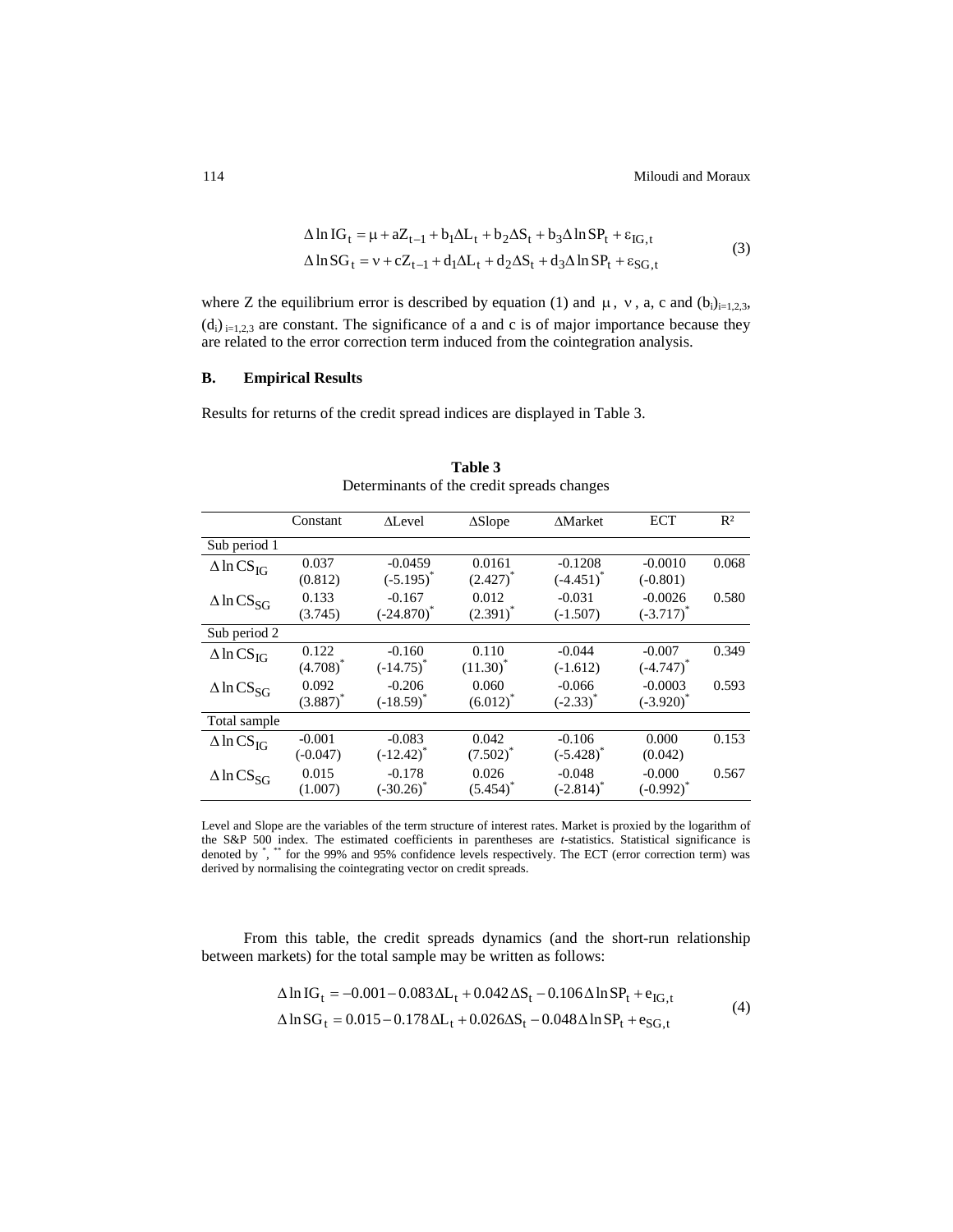where e depicts the residue term. These two equations illustrate that the error correction term, while significant statistically, is of minor importance. Interestingly, the different explanatory powers, measured by the adjusted  $\mathbb{R}^2$ , are higher than those of the previous studies (except during the first sample period for the investment grade index). One finds more than 55% for the speculative case. The explanatory power is systematically and significantly superior for the speculative grade index than for the investment one. This suggests that the chosen variables are more relevant for the speculative index than for the investment one.

The level of the term structure of interest rates appears to be highly significant in all cases. The sign of its coefficient is always negative, implying that the credit spreads fall immediately when interest rates rise. This result is consistent with previous work as mentioned in the introduction. Keeping in mind long run relations, our analysis on daily data confirms the complex relations between credit spreads dynamics and the level of interest rates that have already been reported. At last, it is worth noting that for the level of interest rates, the riskier the index, the higher the sensitivity.

The coefficient of the slope of the term structure of interest rates is also significant in all cases. This result contrasts with previous researches. Collin-Dufresne, Goldstein, and Martin (2001) report that the "slope (is) not very significant either statisticall*y*" while no coefficient is significant in the investigation of Joutz, Mansi, and Maxwell (2002) (see their Table 3). The coefficient of the slope is always positive in Table 3. So the credit spreads increase as soon as the slope of the Treasury rises. This effect contradicts the negative long run relation. Overall, influences of the slope are therefore not so straightforward. On the one hand, as an indicator of the economic wealth, when the slope is high, the credit spread indices tend to be low. On the other hand, when the slope increases on a specific day, it immediately causes an increase of the credit spreads. Interestingly, the riskier the index, the lower the sensitivity to the slope of the term structure of the interest rates.

In view of its estimated coefficient, the return of the S&P 500 has a mitigated impact on the short term dynamics of credit spreads when daily data are considered. It is neither systematically significant (unlike Collin-Dufresne, Goldstein, and Martin, 2001) nor ranked by the credit status of the index. As found in previous research, the sign of the coefficient is however negative in every cases. The way the stock market impacts on credit spreads is similar in both the short and long run. At the same time, its relative importance in the short run contrasts with its significant contribution to the long run relation.

The error correction term, though very small, appears significant in some cases. As a result, the long run equilibrium belongs theoretically to the determinants of the credit spread indices. Significant negative coefficients give evidence of a daily adjustment towards the equilibrium relation. The very small absolute values however weaken the importance on a daily rebalancing of credit portfolios for equilibrium purposes.

# **VI. REMARKS FOR CREDIT PORTFOLIO MANAGERS**

Previous sections have direct consequences on the way credit portfolio should be managed. This section investigates further short-run linkages among credit spread indices, the treasury and the stock markets. It aims at studying both the lead/lag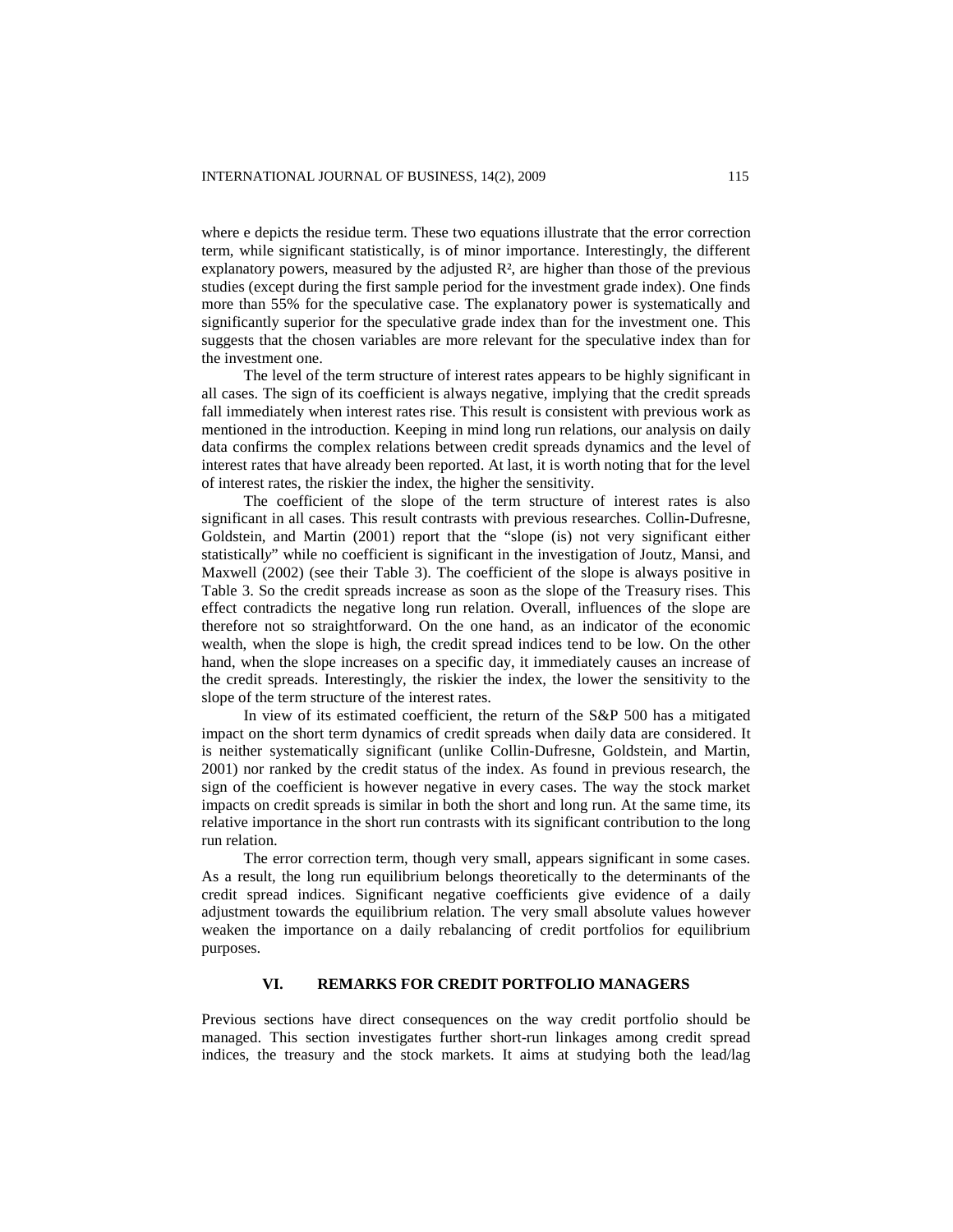structures for an optimal timing of portfolio rebalancing and the causal transmission patterns.

#### **A. Searching for an Optimal Timing of Portfolio Rebalancing**

Daily rebalancing of credit portfolios based on contemporaneous determinants of credit spreads has already been considered in a previous section. It is useful, however, to question whether lagged effects may impact. To answer this, a natural approach is to test the lead/lag structure of the short term dynamics. The general specification of the unrestricted VAR to consider is given by:

$$
\ln IG_{t} = \mu + \sum_{i=0}^{N_{L}} b_{1,i} L_{t-i} + \sum_{i=0}^{N_{S}} b_{2,i} S_{t-i} + \sum_{i=0}^{N_{SP}} b_{3,i} \ln SP_{t-i} + u_{IG,t}
$$
\n
$$
\ln SG_{t} = v + \sum_{i=0}^{M_{L}} d_{1,i} L_{t-i} + \sum_{i=0}^{M_{S}} d_{2,i} S_{t-i} + \sum_{i=0}^{M_{SP}} d_{3,i} \ln SP_{t-i} + u_{SG,t}
$$
\n(5)

The length of the lead / lag structure is then determined by using a couple of tests that are based respectively on a number of information criteria and the Wald statistic. Results corresponding to the Lag Order Selection Criteria and to the Lag Exclusion Wald Tests are displayed in Table 4.

|           |                | VAR Lag Order Selection Criteria |                          |                          |                          |
|-----------|----------------|----------------------------------|--------------------------|--------------------------|--------------------------|
|           | Lag            | <b>FPE</b>                       | AIC                      | <b>SIC</b>               | HO                       |
|           | Sub-period 1   |                                  |                          |                          |                          |
| <b>IG</b> | $\Omega$       | 1.32E-07                         | $-4.490393$              | -4.463389                | $-4.479931$              |
|           |                | 3.40E-15                         | $-21.96404$              | $-21.82902$ <sup>*</sup> | $-21.91173$ <sup>*</sup> |
|           | $\overline{c}$ | $3.30E-15$ <sup>*</sup>          | $-21.99284$ <sup>*</sup> | $-21.74981$              | $-21.89868$              |
| <b>SG</b> | $\overline{0}$ | 1.15E-08                         | $-6.932354$              | $-6.878348$              | $-6.911431$              |
|           |                | 1.84E-15                         | $-22.57707$              | $-22.41505$ <sup>*</sup> | $-22.51430^*$            |
|           | $\overline{c}$ | $1.79E-15$                       | $-22.60521$ *            | $-22.33518$              | $-22.50060$              |
|           | Sub-period 2   |                                  |                          |                          |                          |
| <b>IG</b> | 0              | 1.61E-08                         | $-6.594952$              | $-6.565334$              | $-6.583415$              |
|           |                | $1.74E-15$ <sup>*</sup>          | $-22.63519$ <sup>*</sup> | $-22.48709$ <sup>*</sup> | $-22.57750$ <sup>*</sup> |
| <b>SG</b> | $\overline{0}$ | 2.26E-08                         | $-6.251761$              | $-6.222142$              | $-6.240224$              |
|           |                | 1.69E-15                         | $-22.66023$              | $-22.51214$ <sup>*</sup> | $-22.60255$              |
|           | 2              | 1.53E-15                         | $-22.76262$              | $-22.49606$              | $-22.65879$ <sup>*</sup> |
|           | 3              | 1.48E-15                         | $-22.79205$              | $-22.40702$              | $-22.64208$              |
|           |                | $1.47E-15$ <sup>*</sup>          | $-22.80091$ *            | $-22.29740$              | $-22.60478$              |

**Table 4** The optimal lead/lag structure

This table displays various information criteria for all lags up to specified maximum. To select the lag order of an unrestricted VAR and respect the principle of parsimony, we proceed as follows. In a first step, we run the VAR with a maximum lag to detect the irrelevant ones. In a second step, we test the obtained VAR system with FPE, AIC, SIC and HQ. \* indicates the selected lag from each test at 5% level. For columns 4-7, these are the lags with the smallest value per criterion (FPE: Final prediction error; AIC: Akaike information criterion SIC: Schwarz information criterion and HQ: Hannan-Quinn information criterion). \*\* There are exogenous variables in the VAR (constant and / or trend), so the lag starts at 0, 1 otherwise.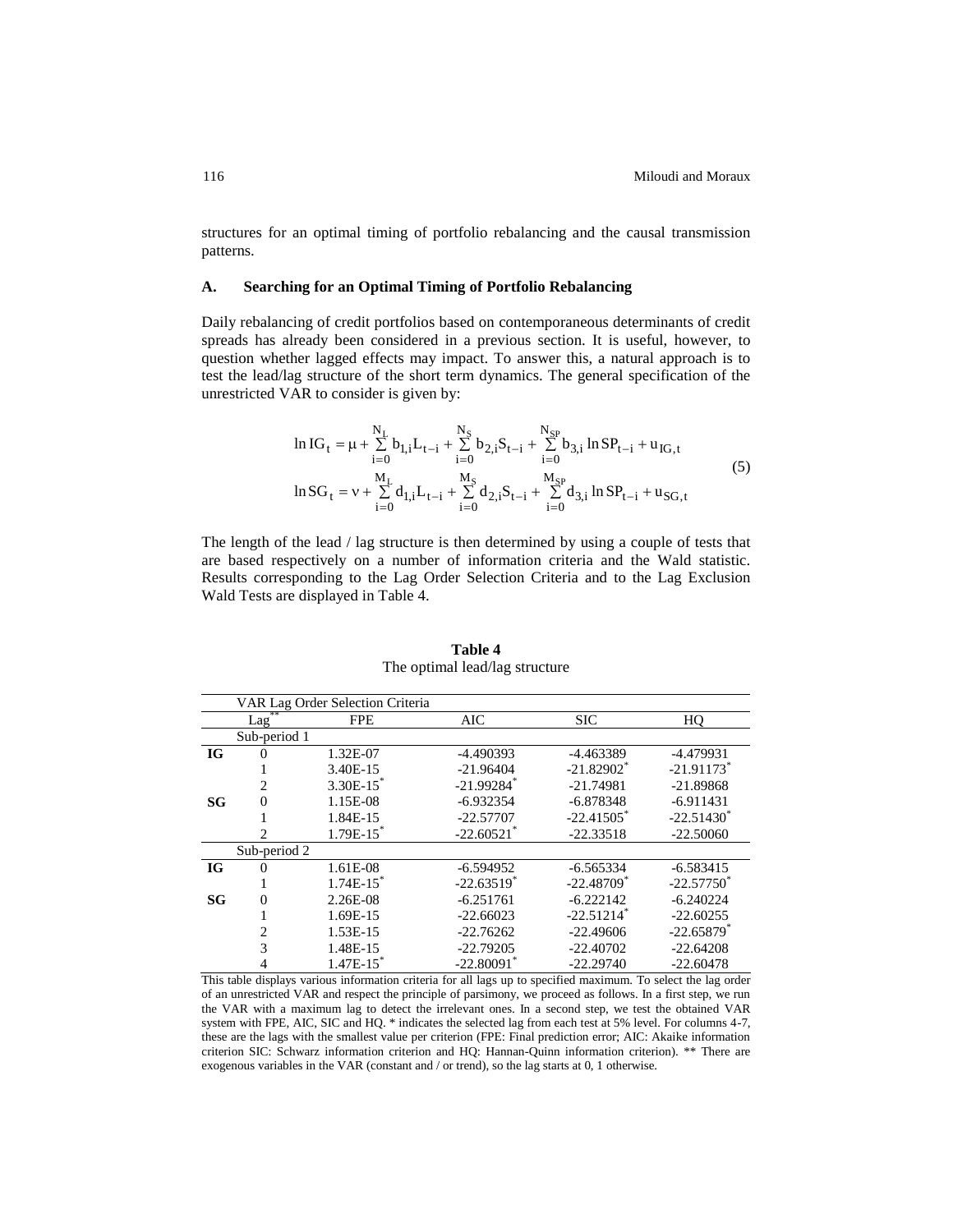|    | VAR Lag Exclusion Wald Tests |            |              |              |               |              |  |
|----|------------------------------|------------|--------------|--------------|---------------|--------------|--|
|    |                              | IG         | <b>LEVEL</b> | <b>SLOPE</b> | <b>MARKET</b> | <b>JOINT</b> |  |
|    | Sub-period 1                 |            |              |              |               |              |  |
|    |                              | 807.7592*  | 593.3282*    | 598.4530*    | 592.4210*     | 2722.820*    |  |
| IG | Lag <sub>1</sub>             | (0.000000) | (0.000000)   | (0.000000)   | (0.000000)    | (0.000000)   |  |
|    |                              | 4.845638   | 4.350774     | 2.478011     | 2.009294      | 21.76181     |  |
|    | Lag <sub>2</sub>             | (0.303506) | (0.360610)   | (0.648578)   | (0.734049)    | (0.151050)   |  |
| SG |                              | 680.1263*  | 608.5298     | 640.7618     | 604.5703      | 2848.554     |  |
|    | Lag <sub>1</sub>             | (0.000000) | (0.000000)   | (0.000000)   | (0.000000)    | (0.000000)   |  |
|    | Lag <sub>2</sub>             | 4.642426   | 4.695206     | 4.197014     | 0.654474      | 23.62959     |  |
|    |                              | (0.325992) | (0.320024)   | (0.379999)   | (0.956822)    | (0.097913)   |  |
|    | Sub-period 2                 |            |              |              |               |              |  |
| IG |                              | 443.5318   | 557.6607     | 558.9918     | 514.6473*     | 2176.318     |  |
|    | Lag 1                        | (0.000000) | (0.000000)   | (0.000000)   | (0.000000)    | (0.000000)   |  |
|    |                              | 26.15284*  | 2.239471     | 3.318677     | 2.244342      | 41.67075*    |  |
| SG | Lag <sub>2</sub>             | (0.00000)  | (0.691810)   | (0.505979)   | (0.690920)    | (0.000442)   |  |
|    |                              | 664.7808*  | 570.8878*    | 571.8527*    | 541.4605*     | 2611.814     |  |
|    | Lag <sub>1</sub>             | (0.000000) | (0.000000)   | (0.000000)   | (0.000000)    | (0.000000)   |  |
|    |                              | 5.116860   | 3.189321     | 5.349296     | 1.156897      | 19.08916     |  |
|    | Lag <sub>2</sub>             | (0.275516) | (0.526658)   | (0.253298)   | (0.885143)    | (0.264067)   |  |

**Table 4 (continued)**

We computed lag exclusion tests for each lag in the VAR (we use until 8 lags for these tests). For each lag, the  $\chi^2$  Wald statistic is computed to test the joint significance of all endogenous variables reported in each equation of the VAR model separately (column 1-4) and jointly (last column). \* Indicate statistical significance of a Chi-squared test statistics for lag exclusion. Numbers in  $(...)$  are associated p-values.

The information based criteria, we use, are the final prediction error; the Akaike information criterion, the Schwarz information criterion and the Hannan-Quinn information criterion. In Table 4, they are denoted FPE, AIC, SIC and HQ respectively and have to be minimized. To select the lag order with these criteria, we proceed as follows. In a first step, we run the VAR with a maximum lag to detect the irrelevant ones. In a second step, we test the obtained VAR system with FPE, AIC, SIC and HQ. Then, we exploit chi-square (Wald) statistics to test i) the joint significance of each of the other lagged endogenous variables in each equation of the VAR model and ii) the joint significance of ALL other lagged endogenous variables in each equation (the last column termed JOINT).

Results of the Lag Order Selection Criteria appear somewhat different depending on the chosen information criteria. However, the lag tends to be one or two periods. In most cases, this lag is one period. A maximum of four lags is found for the speculative grade index in the second sub-period for the FPE and AIC criteria. But this is contradicted by the SIC and HQ criteria. These different results probably come from the main characteristics of each information criterion. Therefore, it seems risky to use these sparse results (see, e.g, Lütkepohl (1991) for more precisions). In order to avoid misspecification, we use a Lag Exclusion Wald test. All these tests indicate an optimal structure of one lag, for each credit spread index and each sub-period.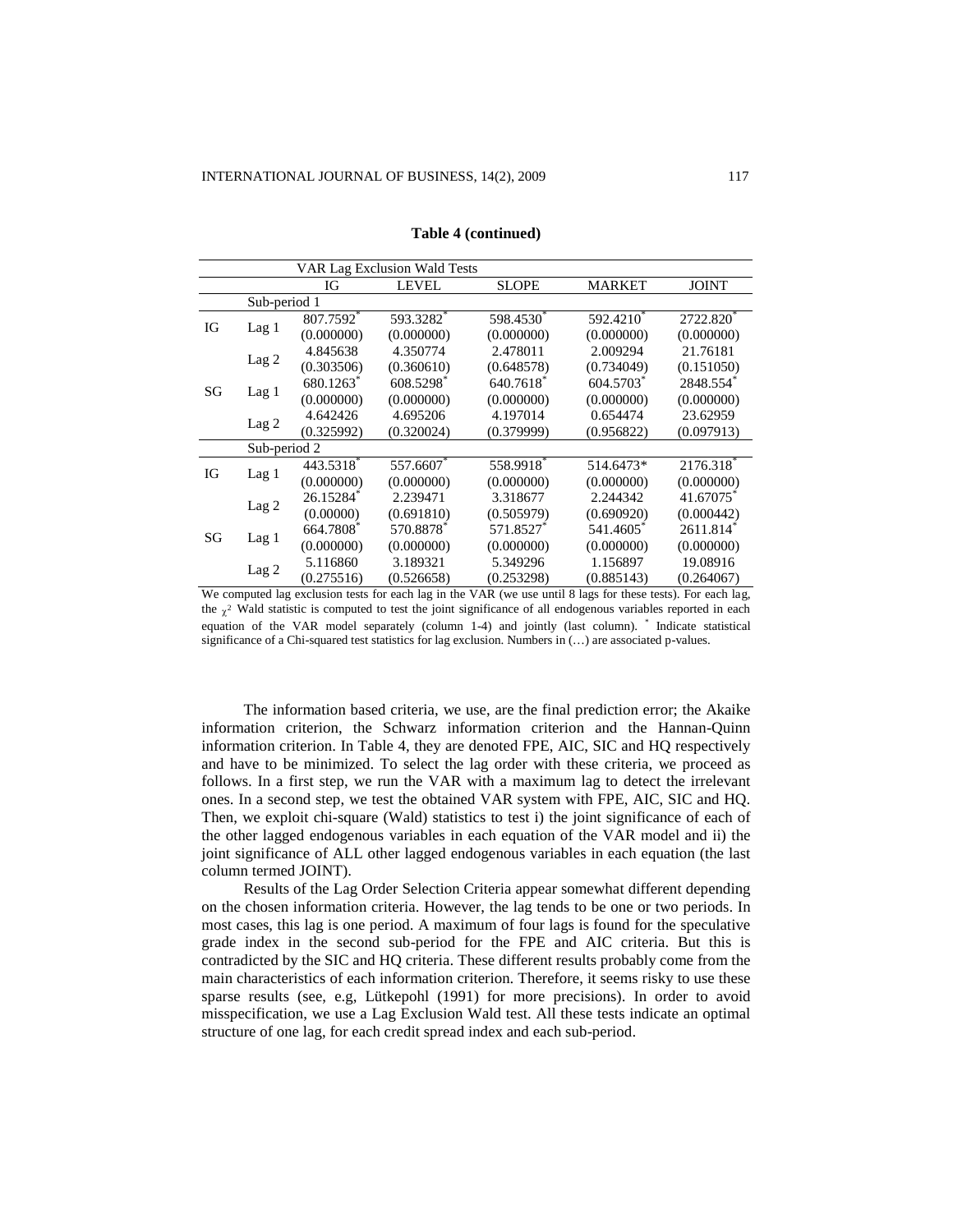# **B. The Causality Structure**

The short-run linkage between credit spread indices and markets may be appreciated by the causality structure among variables. One way to address this is to follow Granger (1969). Causality in the Granger sense involves (Chi-square) tests of whether lagged information on a variable Y provides any statistically significant information about a variable X in the presence of lagged X. If not, then "Y does not Granger-cause X.". There are several ways to implement a test of Granger causality, we follow in this study the multivariate VAR approach.

Table 5 reports tests of pairwise causality (between two variables) and joint tests of multivariate causality. Results are very similar when the range of lags varies from one to four days. Granger causality tests are performed using a Chi²-statistic to test the null hypothesis that the first dependent variable series does Granger cause the second, against the alternative hypothesis that the dependent variable does not cause the second.

The first part of Table 5 relates to the period 31/12/1998 to 10/09/2001. Among variables, five significant uni-directional causal links are found (at the .05 level or lower). The speculative grade index is found to be related to the stock market return, the level and the slope of the treasury curve. The speculative grade index seems to dominate other financial variables in term of informational dissemination because it Granger cause all the variables. One possible explanation for this is that during period of tight monetary policy and economic slowdown a number of investors may require higher risk premium from their investment in corporate bonds. So they give some preferences to this specific market.

The second part of Table 5 relates to the period 17/09/2001 to the end of January 2004. It is obvious that, once again, the speculative grade index is the most influential variable. Contrary to the first period, there are feedback effects i.e. a bi-directional causality relations in several pairwise combinations (IG / Level, SG / Slope, Market / Level). During this period, the US short-term interest rate was very low hence increasing the corporate cash flow net of interest rate payments. Corporate bonds trading become good investment opportunities when compared to stocks. It should be noted that our sample period has witnessed many central bank actions in response to major credit or monetary events. More particularly, the Treasury bond buybacks occurred in 2000 as well as the record default following the telecommunication and technology bubble crash during 2002 and 2003. These macroeconomics events could impact on the short-run relationships between the change of credit spreads and the change of other financial markets.

These investigations provide robust and very useful information to improve credit portfolio management. In accordance with previous results, SG and IG are closely related to stock market returns in the short-term, especially for the second subperiod. These strong links could be explained by the fact that stock market returns can be viewed as a proxy for changes in business climate. In a bearing context, most of portfolio managers had to make trade-off between corporate bonds and stocks portfolio allocations.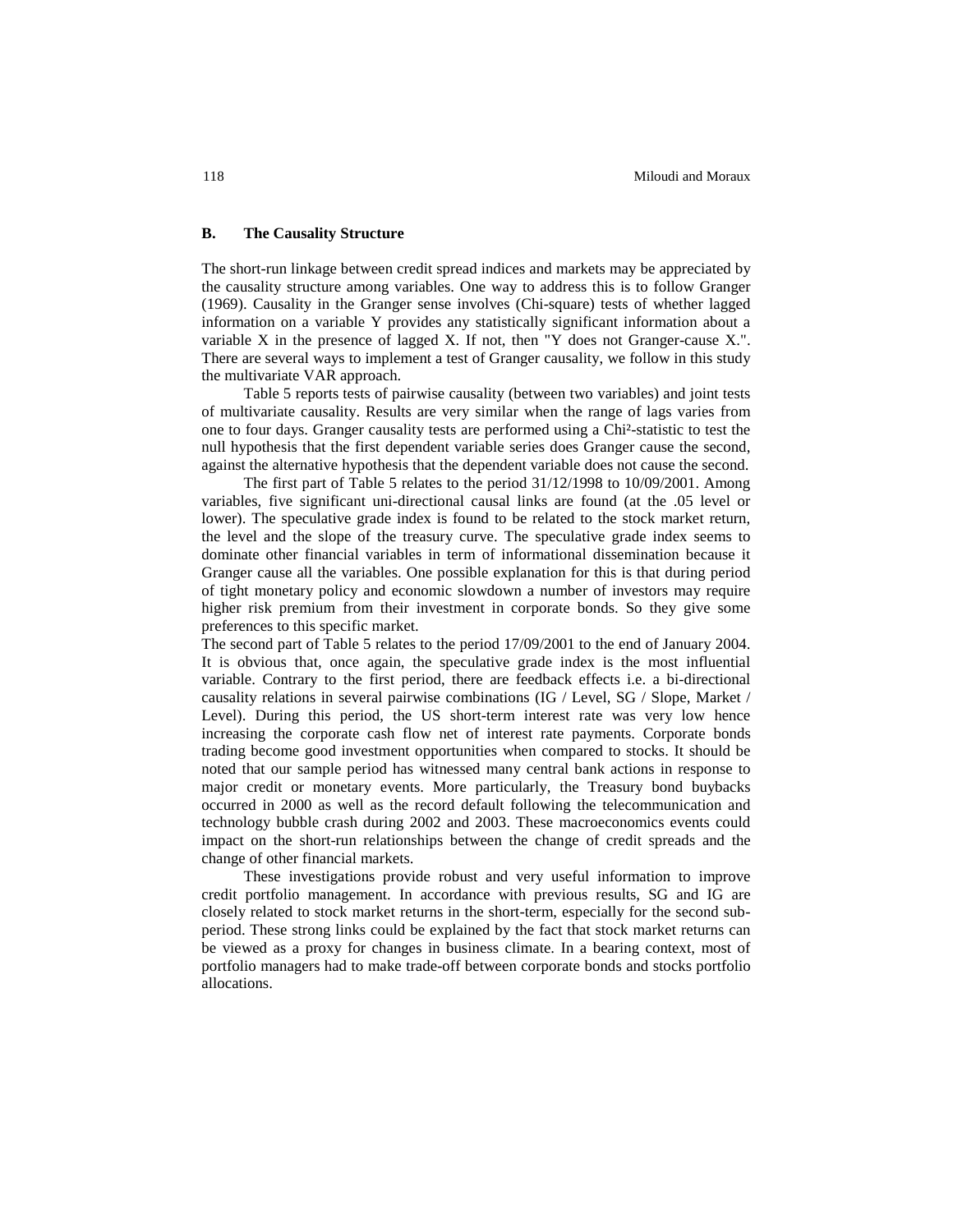| Short-run relationships                                  |                       |                       |          |           |  |  |
|----------------------------------------------------------|-----------------------|-----------------------|----------|-----------|--|--|
| Pairwise Granger Causality / Block Exogeneity Wald Tests |                       |                       |          |           |  |  |
| PANEL A                                                  | Sub-period 1          |                       |          |           |  |  |
| Dependent Variables*                                     | IG                    | Level                 | Slope    | Market    |  |  |
| IG                                                       |                       | 7.8514                | 14.491   | 15.093    |  |  |
|                                                          |                       | (0.4481)              | (0.0698) | (0.0501)  |  |  |
| Level                                                    | 7.9787                |                       | 14.017   | 21.287    |  |  |
|                                                          | (0.4355)              |                       | (0.0813) | (0.0064)  |  |  |
| Slope                                                    | 19.350 <sup>*</sup>   | 12.896                |          | 8.8632    |  |  |
|                                                          | (0.0131)              | (0.1155)              |          | (0.3540)  |  |  |
| Market                                                   | 14.938                | 7.5659                | 6.6060   |           |  |  |
|                                                          | (0.0604)              | (0.4770)              | (0.5797) |           |  |  |
| Joint                                                    | 47.137                | 26.675                | 52.498   | 47.526    |  |  |
|                                                          | (0.0032)              | (0.3198)              | (0.0007) | (0.0029)  |  |  |
| Dependent Variables*                                     | SG                    | Level                 | Slope    | Market    |  |  |
| SG                                                       |                       | 4.3929                | 3.5199   | 2.1471    |  |  |
|                                                          |                       | (0.3554)              | (0.4748) | (0.7087)  |  |  |
| Level                                                    | 32.833*               |                       | 4.0172   | $10.674*$ |  |  |
|                                                          | (0.0000)              |                       | (0.4037) | (0.0305)  |  |  |
| Slope                                                    | 22.191                | 6.9091                |          | 4.7894    |  |  |
|                                                          | (0.0002)              | (0.1408)              |          | (0.3096)  |  |  |
| Market                                                   | 23.238                | 6.0038                | 2.5041   |           |  |  |
|                                                          | (0.0001)              | (0.1989)              | (0.6439) |           |  |  |
| Joint                                                    | 61.913                | 15.053                | 25.173*  | 28.508    |  |  |
|                                                          | (0.0000)              | (0.2385)              | (0.0140) | (0.0047)  |  |  |
| <b>PANEL B</b>                                           |                       |                       |          |           |  |  |
| Dependent Variables*                                     | Sub-period 2<br>IG    | Level                 | Slope    | Market    |  |  |
|                                                          |                       | 18.841                | 13.336   | 6.8254    |  |  |
| IG                                                       |                       | (0.0157)              | (0.1008) | (0.5556)  |  |  |
|                                                          | 66.603                |                       | 8.6480   | 26.832    |  |  |
| Level                                                    | (0.0000)              |                       | (0.3729) | (0.0008)  |  |  |
|                                                          | 86.545                | 6.2427                |          | 28.271    |  |  |
| Slope                                                    | (0.0000)              | (0.6201)              |          | (0.0004)  |  |  |
|                                                          | $71.102$ <sup>*</sup> | 17.548                | 13.137   |           |  |  |
| Market                                                   | (0.0000)              | (0.0249)              | (0.1072) |           |  |  |
|                                                          | 136.39 <sup>*</sup>   | 32.841                | 48.313*  | 44.459    |  |  |
| Joint                                                    | (0.0000)              | (0.1225)              | (0.0023) | (0.0067)  |  |  |
| Dependent Variables*                                     | SG                    | Level                 | Slope    | Market    |  |  |
| SG                                                       |                       | $10.897$ *            | 8.5321   | 6.1969    |  |  |
|                                                          |                       | (0.0123)              | (0.0362) | (0.1024)  |  |  |
| Level                                                    | $40.516*$             |                       | 3.1302   | 12.698    |  |  |
|                                                          | (0.0000)              |                       | (0.3720) | (0.0053)  |  |  |
| Slope                                                    | 31.263*               | 2.139                 |          | 11.207    |  |  |
|                                                          | (0.0000)              | (0.5440)              |          | (0.0107)  |  |  |
| Market                                                   | 63.104 $*$            | $10.101$ <sup>*</sup> | 4.4329   |           |  |  |
|                                                          | (0.0000)              | (0.0177)              | (0.2183) |           |  |  |
| Joint                                                    | 90.871                | 16.242                | 25.762   | 15.624    |  |  |
|                                                          | (0.000)               | (0.0620)              | (0.0022) | (0.0751)  |  |  |

**Table 5**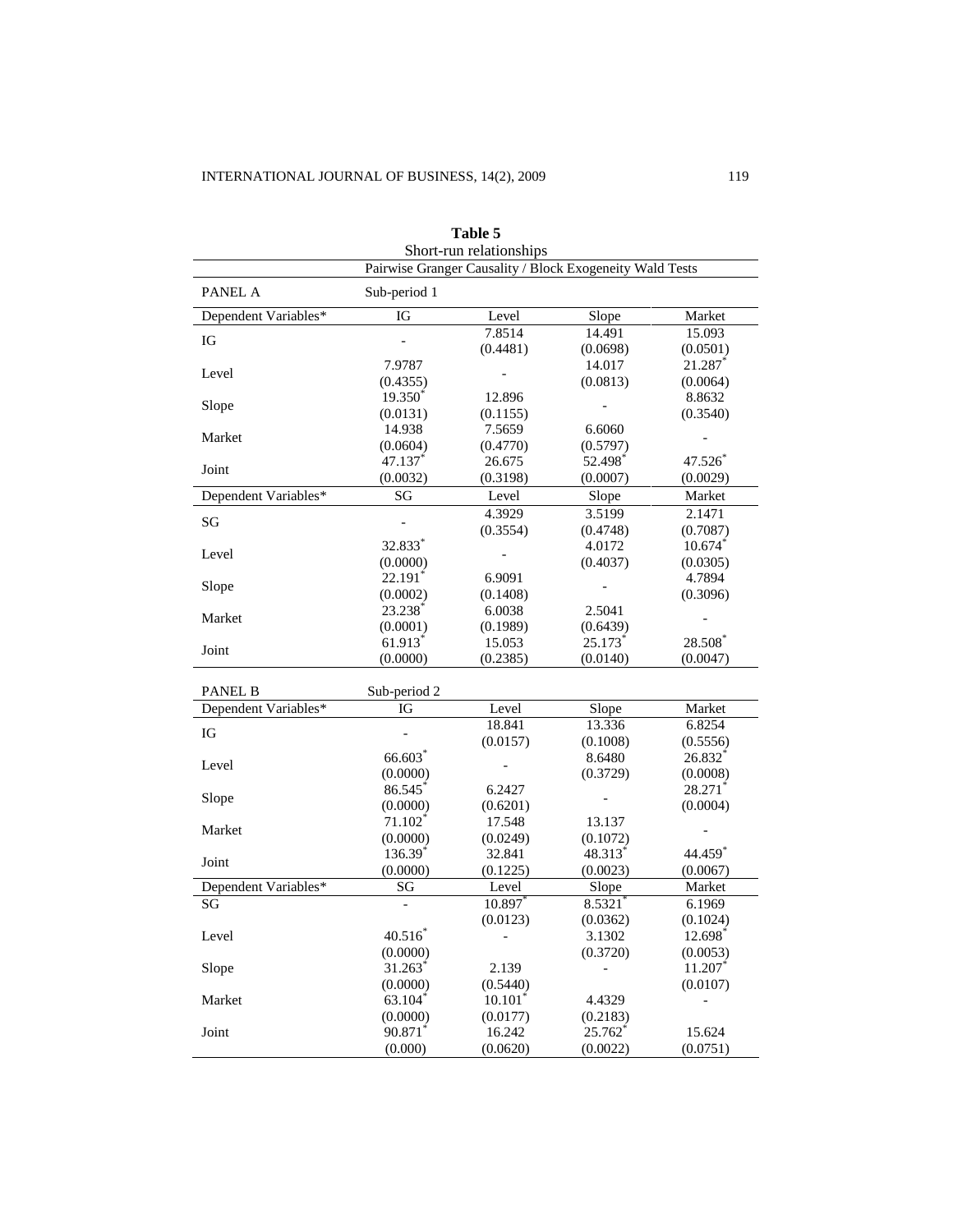Granger causality tests are conducted by adjusting the long-term cointegrating relationship by the ECM. \*Columns 1 to 4 indicate dependent variables in order to our tests indicate Granger causality by row to column and Granger caused by column to row, using a critical value of .05). Figures in bracket are p-values.

#### **VII. CONCLUSION**

This paper provides an empirical analysis of the daily Standard and Poor's credit spread indices. Evidence is provided that robust long run relationship exists between each credit spread index and both the Treasury market and the stock market. A second key result is that the equilibrium elasticity of the credit spread indices is a function of credit risk: the lower the rating, the higher the sensitivity to the stock market. Exploring determinants of credit spread returns, it is found that proxies of the Treasury and stocks markets impact the short run dynamics but that the one-day lagged deviation from the long run relation has only a limited effect. Two of tests starting from VAR and VEC models were used to unearth short-run dynamics between credit spread indices and other financial variables. Running a Granger causality analysis, results reveal that credit spread indices contain information on the changes of other financial variables – respectively proxies for the term structure and the stock market. We explain how these results have crucial implications for credit portfolio managers. From purely operational viewpoint, the limited impact of the one-day lagged deviation (from the equilibrium relation) on the short run dynamics weakens long run constraints on the continuous rebalancing of credit portfolios. More broadly, our results may bring to mind strategic choices and tactical asset allocation decisions. The equilibrium relation between capital markets helps to design the long term asset mix of the portfolio. In the short-term, credit portfolio managers have to take into account changes occurring in response to shifts in risk-reward characteristics of different asset classes.

#### **ENDNOTES**

- 1. Joutz and Maxwell (2002) explore other macroeconomic variables beyond the scope of this paper.
- 2. Credit portfolio managers are usually constrained on a specific segment. E.g., institutional players (pension funds and insurance companies) are used to trade investment grade bonds whereas hedge funds and speculators sometimes favour more risky exposure.
- 3. Many other kinds of contributions induce information on relations between markets. Typically, to calibrate their theoretical two-factor model, Longstaff and Schwartz (1995a) document a negative correlation between monthly changes of the 30-year government bond yield and monthly changes of credit spreads computed with Moody's corporate bond yield indices. Barnhill, Joutz and Maxwell (2000) explore *yields* of noninvestment grade bond indices. Elton, Gruber, Agrawal and Mann (2001) investigate determinants of the credit risk *premium* of corporate bonds and demonstrate that the Fama-French factors matter. Obtaining a complete view and a clear consensus is rather complex because of the different exogenous variables, database and methodology used. We refer to Kao (2000) for an interesting attempt in this way.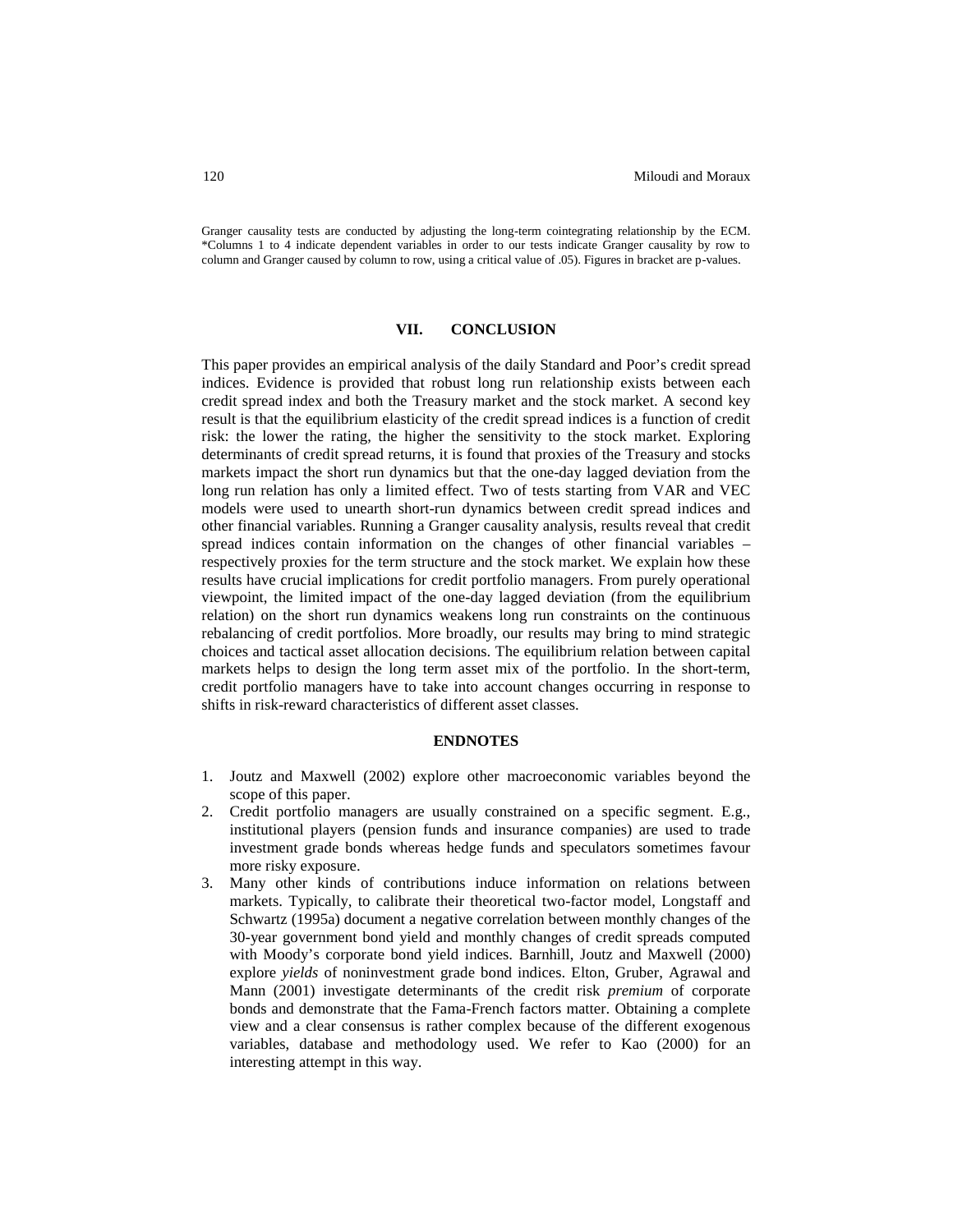- 4. We can insist however on a couple of issues. First, these indices are controlled for many different factors such as liquidity, behaviour of the individual issues, representation across ratings and industry sectors, effective durations, etc. Second, only bonds with very exotic particularities are excluded from indices. So these indices retain the maximum information on systematic credit risk. This also means that S&P's keep bonds with well understood optional features and that S&P's account for their embedded options when computing credit spreads. Models and implementation are due to Andrew Kalotay.
- 5. Pedrosa and Roll (1998) have pooled individual credit spreads on a different and slightly shorter period: 5th October 1995 to 26th March 1997. Their analysis exploits a total of 366 daily observations for each index.
- 6. This is in line with both Longstaff and Schwartz (1995b) and Pedrosa and Roll (1998).
- 7. A notable exception is the short term interest rate in the second period. This also explains why we do not retain the short term interest rate as level.
- 8. We are performing ADF. The lags order in the ADF equations is determined by the significance of the coefficient for the lagged terms corresponding to the AIC minimisation. Intercepts and trends have also been considered. MacKinnon (1991) critical values have been used. The same results are obtained with a Phillips Perron test. All results are available upon request.
- 9. In all series but the investment grade one over the first sample period. In this special case, one chooses among the alternative cointegrating vectors the one with the most significant coefficients.
- 10. Both the Schwartz Information Criteria and the Akaike Information Criteria have been used to choose the optimal lag length. Because no significant difference has been found, this strengthens our assumption of a strong underlying structure.

# **REFERENCES**

- Barnhill, T., F. Joutz, and W. Maxwell, 2000, "Factors Affecting the Yields on Noninvestment Grade Bond Indices: a Cointegration Analysis", *Journal of Empirical Finance*, 7, 57-86.
- Brown, D., 2001, "An Empirical Analysis of Credit Spreads Innovations", *Journal of Fixed Income*, 11(2), 9-27.
- Christiansen, C., 2002, "Credit Spreads and the Term Structure of Interest Rates." *International Review of Financial Analysis*, 11(3), 279-295.
- Collin-Dufresne, P., R. Goldstein, and S. Martin, 2001, "The Determinants of Credit Spreads", *Journal of Finance*, 61(6), 2177-2207.
- Das, S., and P. Tufano, 1996, "Pricing Credit-sensitive Debt when Interest Rates, Credit Ratings, and Credit Spreads Are Stochastic", *Journal of Financial Engineering*, 5, 161-198.
- Duffee, G., 1998, "The Relation between Treasury Yields and Corporate Bond Yield Spreads", *Journal of Finance*, 53(6), 2225-2241.
- Duffie, D., and K. Singleton, 1999, "Modelling Term Structures of Defaultable Bonds", *Review of Financial Studies*. 12, 687-720.
- Engle, R., and C. Granger, 1987, "Co-integration and Error Correction: Representation, Estimation and Testing", *Econometrica,* 55, 251-276.